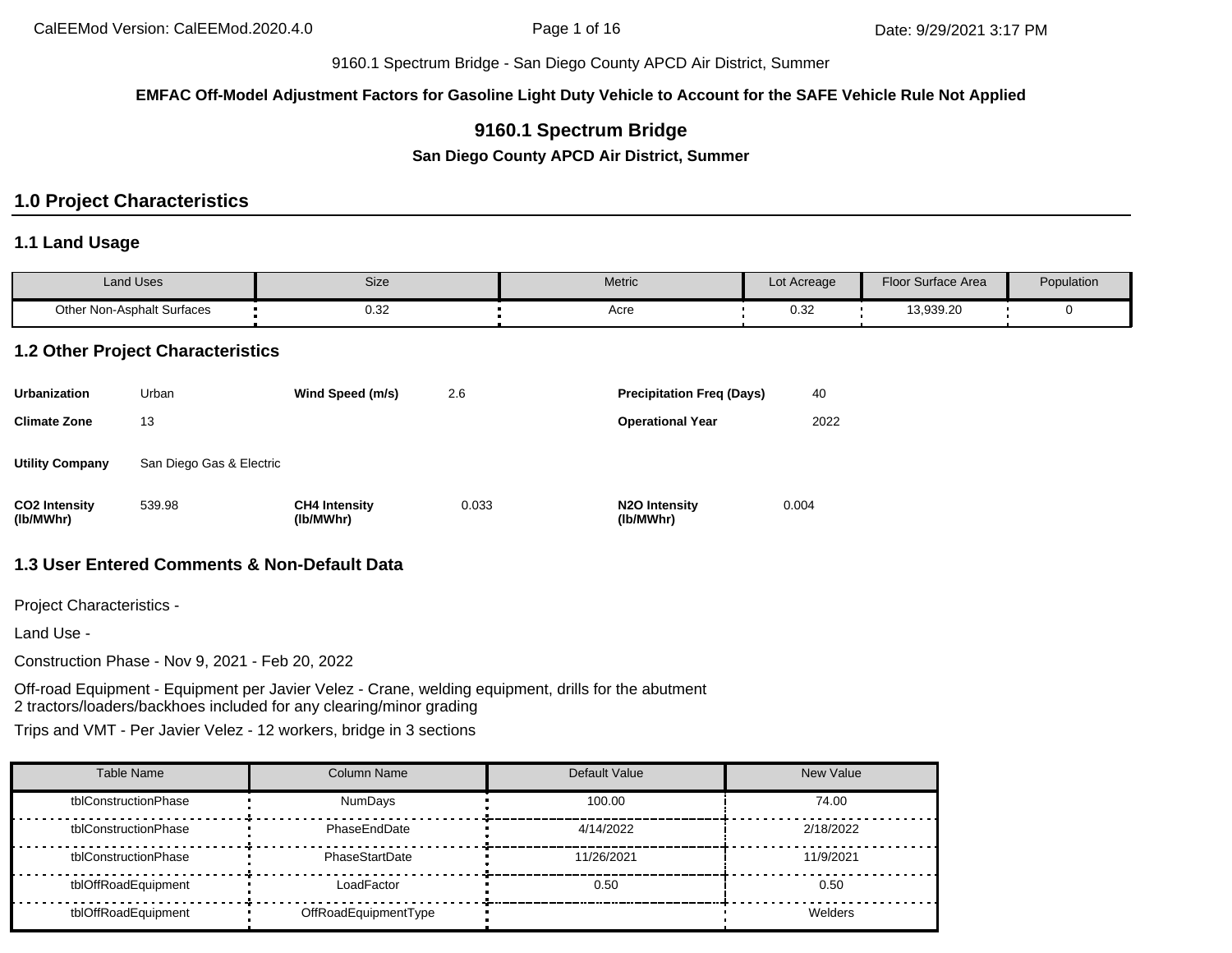### **EMFAC Off-Model Adjustment Factors for Gasoline Light Duty Vehicle to Account for the SAFE Vehicle Rule Not Applied**

| tblOffRoadEquipment | OffRoadEquipmentType       |      | <b>Bore/Drill Rigs</b> |
|---------------------|----------------------------|------|------------------------|
| tblOffRoadEquipment | OffRoadEquipmentUnitAmount | 2.00 | 0.00                   |
| tblOffRoadEquipment | UsageHours                 | 4.00 | 8.00                   |
| tblOffRoadEquipment | UsageHours                 | 6.00 | 0.00                   |
| tblTripsAndVMT      | VendorTripNumber           | 2.00 | 6.00                   |
| tblTripsAndVMT      | WorkerTripNumber           | 6.00 | 24.00                  |

# **2.0 Emissions Summary**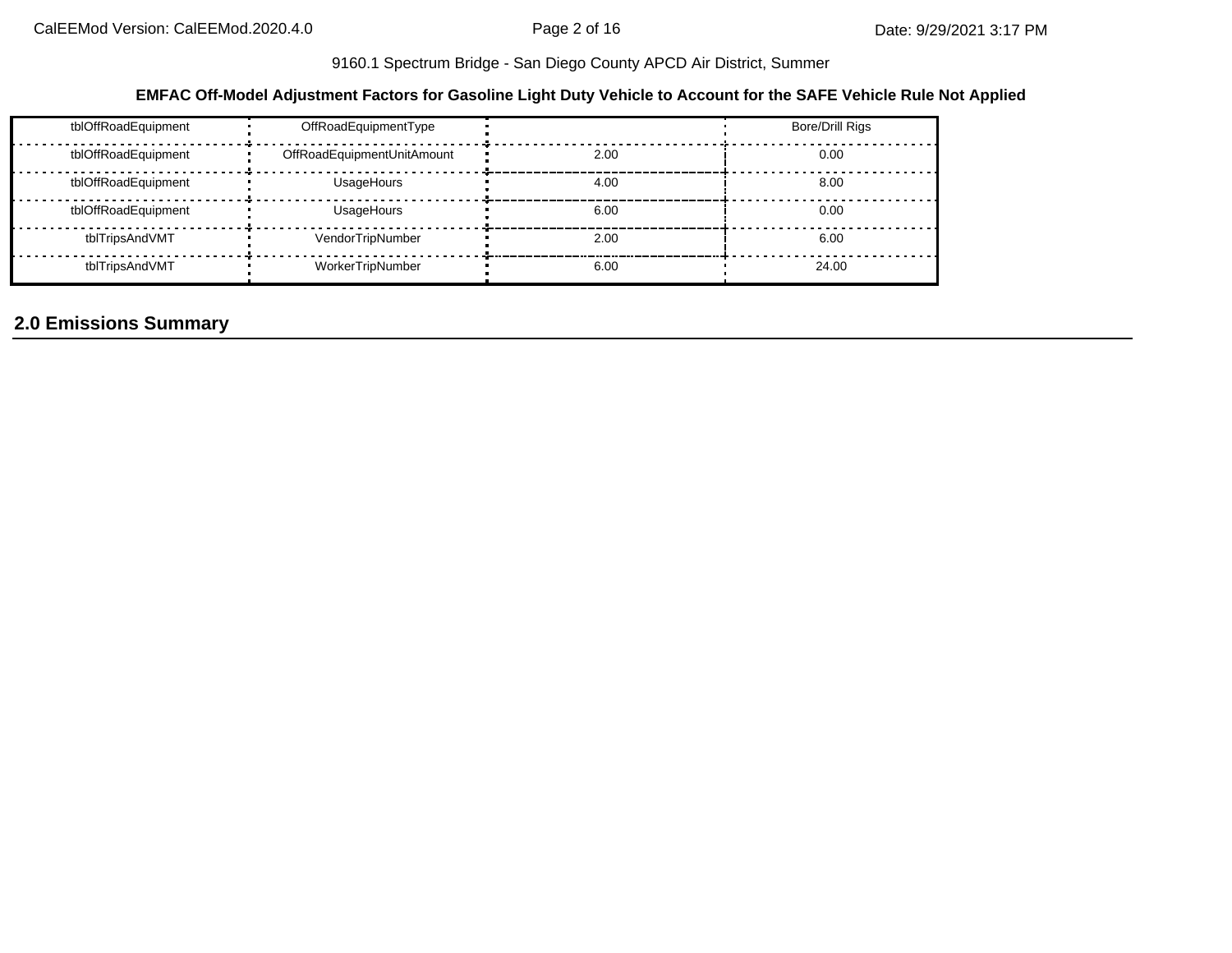#### **EMFAC Off-Model Adjustment Factors for Gasoline Light Duty Vehicle to Account for the SAFE Vehicle Rule Not Applied**

# **2.1 Overall Construction (Maximum Daily Emission)**

**Unmitigated Construction**

|                | ROG    | <b>NO<sub>x</sub></b> | <b>CO</b> | SO <sub>2</sub> | Fugitive<br><b>PM10</b> | Exhaust<br><b>PM10</b> | <b>PM10</b><br>Total | Fugitive<br>PM2.5 | Exhaust<br><b>PM2.5</b> | PM2.5<br>Total |        | Bio- CO2 NBio- CO2 Total CO2 | CH <sub>4</sub> | <b>N2O</b> | CO <sub>2e</sub>  |
|----------------|--------|-----------------------|-----------|-----------------|-------------------------|------------------------|----------------------|-------------------|-------------------------|----------------|--------|------------------------------|-----------------|------------|-------------------|
| Year           |        |                       |           |                 |                         | lb/day                 |                      |                   |                         |                |        | lb/day                       |                 |            |                   |
| 2021           | 2.6133 | $\cdot$ 21.1907       | 18.3479 · | 0.0443          | 0.2378                  | 0.9090                 | .1468                | 0.0640            | 0.8602                  | 0.9242         | 0.0000 | $4.152.912 \cdot 4.152.912$  | 1.0866          | 0.0257     | $\cdot$ 4.187.730 |
| 2022           | 2.3432 | 18.3073               | 17.9824   | 0.0443          | 0.2378                  | 0.7603                 | 0.9981               | 0.0640            | 0.7201                  | 0.7841         | 0.0000 | 4.147.221 4.147.221          | 1.0782          | 0.0247     | .4,181.548        |
| <b>Maximum</b> | 2.6133 | 21.1907               | 18.3479   | 0.0443          | 0.2378                  | 0.9090                 | 1.1468               | 0.0640            | 0.8602                  | 0.9242         | 0.0000 | 4,152.912 4,152.912          | 1.0866          | 0.0257     | 4,187.730         |

### **Mitigated Construction**

|                   | <b>ROG</b>    | <b>NO<sub>x</sub></b> | CO      | SO <sub>2</sub> | Fugitive<br><b>PM10</b> | Exhaust<br><b>PM10</b> | <b>PM10</b><br>Total | Fugitive<br>PM2.5 | Exhaust<br>PM2.5 | PM2.5<br>Total |        | Bio- CO2 NBio- CO2 Total CO2 |                         | CH <sub>4</sub> | <b>N2O</b> | CO <sub>2e</sub> |
|-------------------|---------------|-----------------------|---------|-----------------|-------------------------|------------------------|----------------------|-------------------|------------------|----------------|--------|------------------------------|-------------------------|-----------------|------------|------------------|
| Year              |               |                       |         |                 |                         | lb/day                 |                      |                   |                  |                |        |                              | lb/day                  |                 |            |                  |
| 2021              | 2.6133<br>. . | 21.1907               | 18.3479 | 0.0443          | 0.2378                  | 0.9090                 | 1.1468               | 0.0640            | 0.8602           | 0.9242         | 0.0000 |                              | $4,152.912$ $4,152.912$ | 1.0866          | 0.0257     | $+4.187.730$     |
| 2022<br>$\bullet$ | 2.3432        | 18.3073               | 17.9824 | 0.0443          | 0.2378                  | 0.7603                 | 0.9981               | 0.0640            | 0.7201           | 0.7841         | 0.0000 |                              | 4,147.221 4,147.221     | 1.0782          | 0.0247     | .4,181.548       |
| <b>Maximum</b>    | 2.6133        | 21.1907               | 18.3479 | 0.0443          | 0.2378                  | 0.9090                 | 1.1468               | 0.0640            | 0.8602           | 0.9242         | 0.0000 |                              | 4,152.912 4,152.912     | 1.0866          | 0.0257     | 4,187.730        |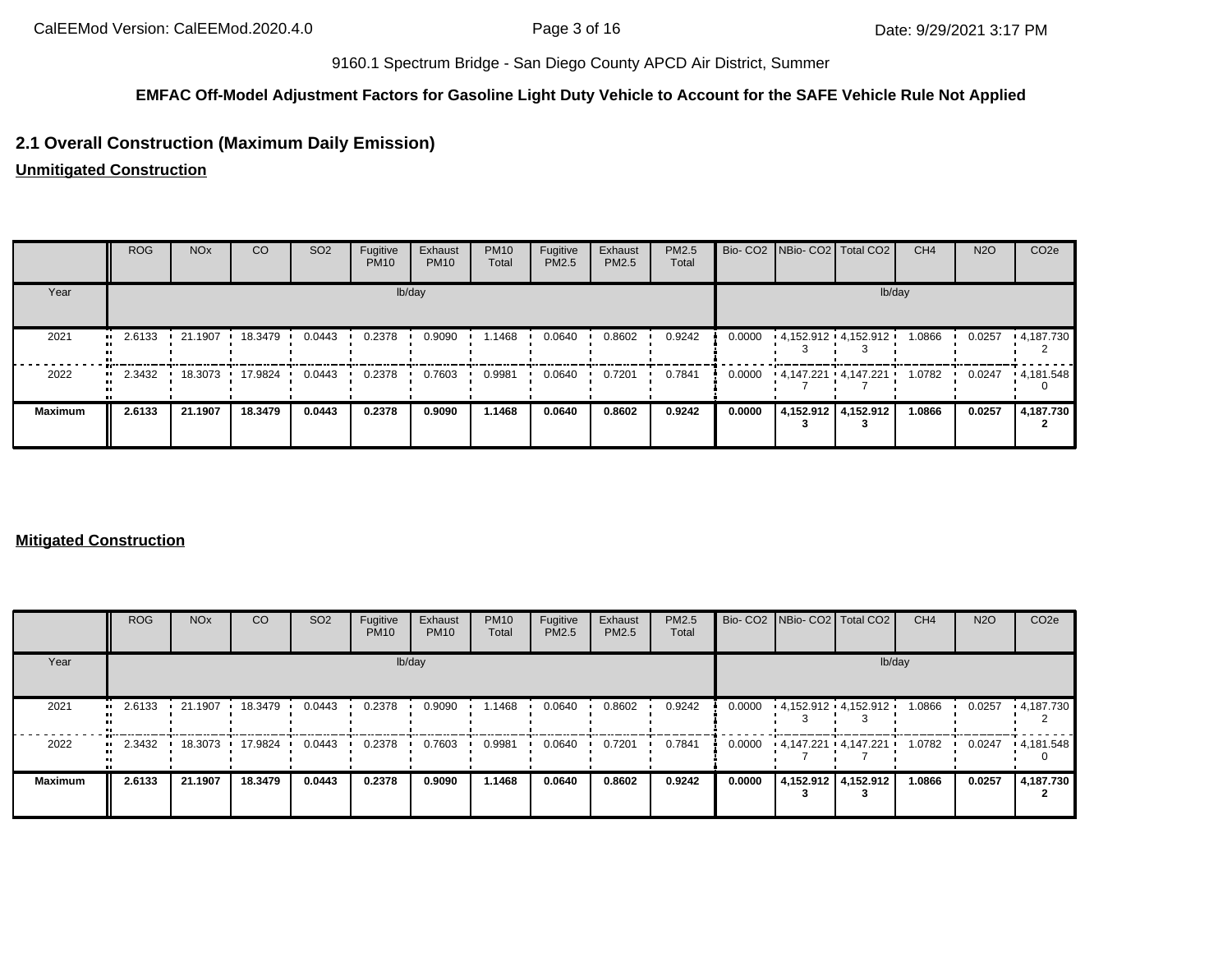### **EMFAC Off-Model Adjustment Factors for Gasoline Light Duty Vehicle to Account for the SAFE Vehicle Rule Not Applied**

|                             | <b>ROG</b> | <b>NO<sub>x</sub></b> | <b>CO</b> | <b>SO2</b> | Fugitive<br><b>PM10</b> | <b>Exhaust</b><br><b>PM10</b> | <b>PM10</b><br><b>Total</b> | <b>Fugitive</b><br><b>PM2.5</b> | <b>Exhaust</b><br><b>PM2.5</b> | <b>PM2.5</b><br><b>Total</b> |      |      | Bio-CO2 NBio-CO2 Total CO2 | CH <sub>4</sub> | <b>N20</b> | CO <sub>2e</sub> |
|-----------------------------|------------|-----------------------|-----------|------------|-------------------------|-------------------------------|-----------------------------|---------------------------------|--------------------------------|------------------------------|------|------|----------------------------|-----------------|------------|------------------|
| Percent<br><b>Reduction</b> | 0.00       | 0.00                  | 0.00      | 0.00       | 0.00                    | 0.00                          | 0.00                        | 0.00                            | 0.00                           | 0.00                         | 0.00 | 0.00 | 0.00                       | 0.00            | 0.00       | 0.00             |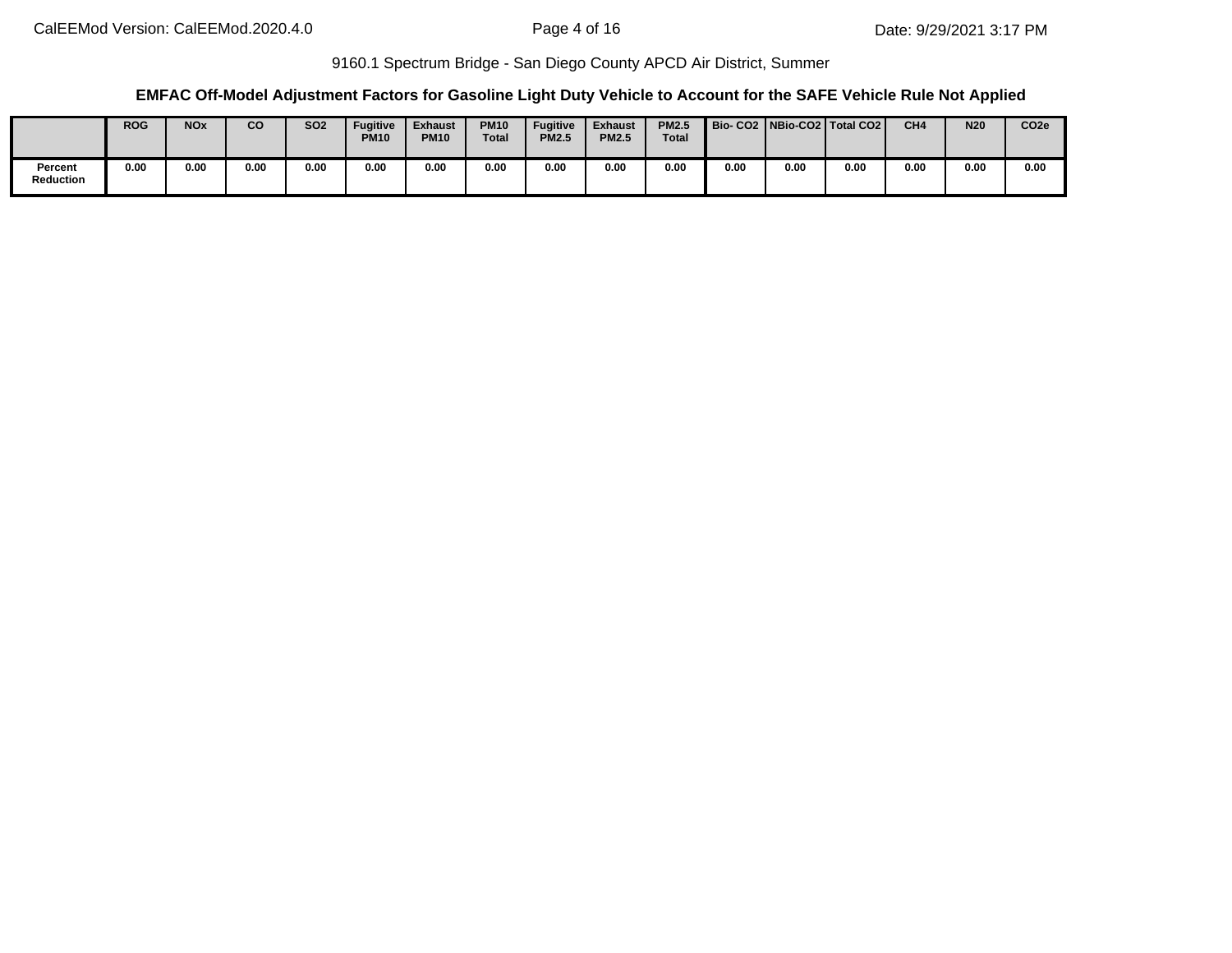## **EMFAC Off-Model Adjustment Factors for Gasoline Light Duty Vehicle to Account for the SAFE Vehicle Rule Not Applied**

# **2.2 Overall Operational**

# **Unmitigated Operational**

|          | <b>ROG</b>          | <b>NO<sub>x</sub></b> | CO              | SO <sub>2</sub> | Fugitive<br><b>PM10</b> | Exhaust<br><b>PM10</b> | <b>PM10</b><br>Total | Fugitive<br>PM2.5 | Exhaust<br>PM2.5 | PM2.5<br>Total | Bio- CO2   NBio- CO2   Total CO2 |                 | CH <sub>4</sub> | <b>N2O</b> | CO <sub>2e</sub> |
|----------|---------------------|-----------------------|-----------------|-----------------|-------------------------|------------------------|----------------------|-------------------|------------------|----------------|----------------------------------|-----------------|-----------------|------------|------------------|
| Category |                     |                       |                 |                 | lb/day                  |                        |                      |                   |                  |                |                                  | lb/day          |                 |            |                  |
| Area     | 7.5900e-<br><br>003 | 0.0000                | 3.0000e-<br>005 | 0.0000          |                         | 0.0000                 | 0.0000               |                   | 0.0000           | 0.0000         | 7.0000e-<br>005                  | 7.0000e-<br>005 | 0.0000          |            | 7.0000e-<br>005  |
| Energy   | 0.0000<br>ш.        | 0.0000                | 0.0000          | 0.0000          |                         | 0.0000                 | 0.0000               |                   | 0.0000           | 0.0000         | 0.0000                           | 0.0000          | 0.0000          | 0.0000     | 0.0000           |
| Mobile   | 0.0000<br>ш.        | 0.0000                | 0.0000          | 0.0000          | 0.0000                  | 0.0000                 | 0.0000               | 0.0000            | 0.0000           | 0.0000         | 0.0000                           | 0.0000          | 0.0000          | 0.0000     | 0.0000           |
| Total    | 7.5900e-<br>003     | 0.0000                | 3.0000e-<br>005 | 0.0000          | 0.0000                  | 0.0000                 | 0.0000               | 0.0000            | 0.0000           | 0.0000         | 7.0000e-<br>005                  | 7.0000e-<br>005 | 0.0000          | 0.0000     | 7.0000e-<br>005  |

#### **Mitigated Operational**

|          | ROG             | <b>NO<sub>x</sub></b> | CO              | SO <sub>2</sub> | Fugitive<br><b>PM10</b> | Exhaust<br><b>PM10</b> | <b>PM10</b><br>Total | Fugitive<br><b>PM2.5</b> | Exhaust<br>PM2.5 | <b>PM2.5</b><br>Total |                 | Bio- CO2 NBio- CO2   Total CO2 | CH <sub>4</sub> | <b>N2O</b> | CO <sub>2</sub> e |
|----------|-----------------|-----------------------|-----------------|-----------------|-------------------------|------------------------|----------------------|--------------------------|------------------|-----------------------|-----------------|--------------------------------|-----------------|------------|-------------------|
| Category |                 |                       |                 |                 |                         | lb/day                 |                      |                          |                  |                       |                 | lb/day                         |                 |            |                   |
| Area     | 7.5900e-<br>003 | 0.0000                | 3.0000e-<br>005 | 0.0000          |                         | 0.0000                 | 0.0000               |                          | 0.0000           | 0.0000                | 7.0000e-<br>005 | 7.0000e-<br>005                | 0.0000          |            | 7.0000e-<br>005   |
| Energy   | 0.0000          | 0.0000                | 0.0000          | 0.0000          |                         | 0.0000                 | 0.0000               |                          | 0.0000           | 0.0000                | 0.0000          | 0.0000                         | 0.0000          | 0.0000     | 0.0000            |
| Mobile   | 0.0000          | 0.0000                | 0.0000          | 0.0000          | 0.0000                  | 0.0000                 | 0.0000               | 0.0000                   | 0.0000           | 0.0000                | 0.0000          | 0.0000                         | 0.0000          | 0.0000     | 0.0000            |
| Total    | 7.5900e-<br>003 | 0.0000                | 3.0000e-<br>005 | 0.0000          | 0.0000                  | 0.0000                 | 0.0000               | 0.0000                   | 0.0000           | 0.0000                | 7.0000e-<br>005 | 7.0000e-<br>005                | 0.0000          | 0.0000     | 7.0000e-<br>005   |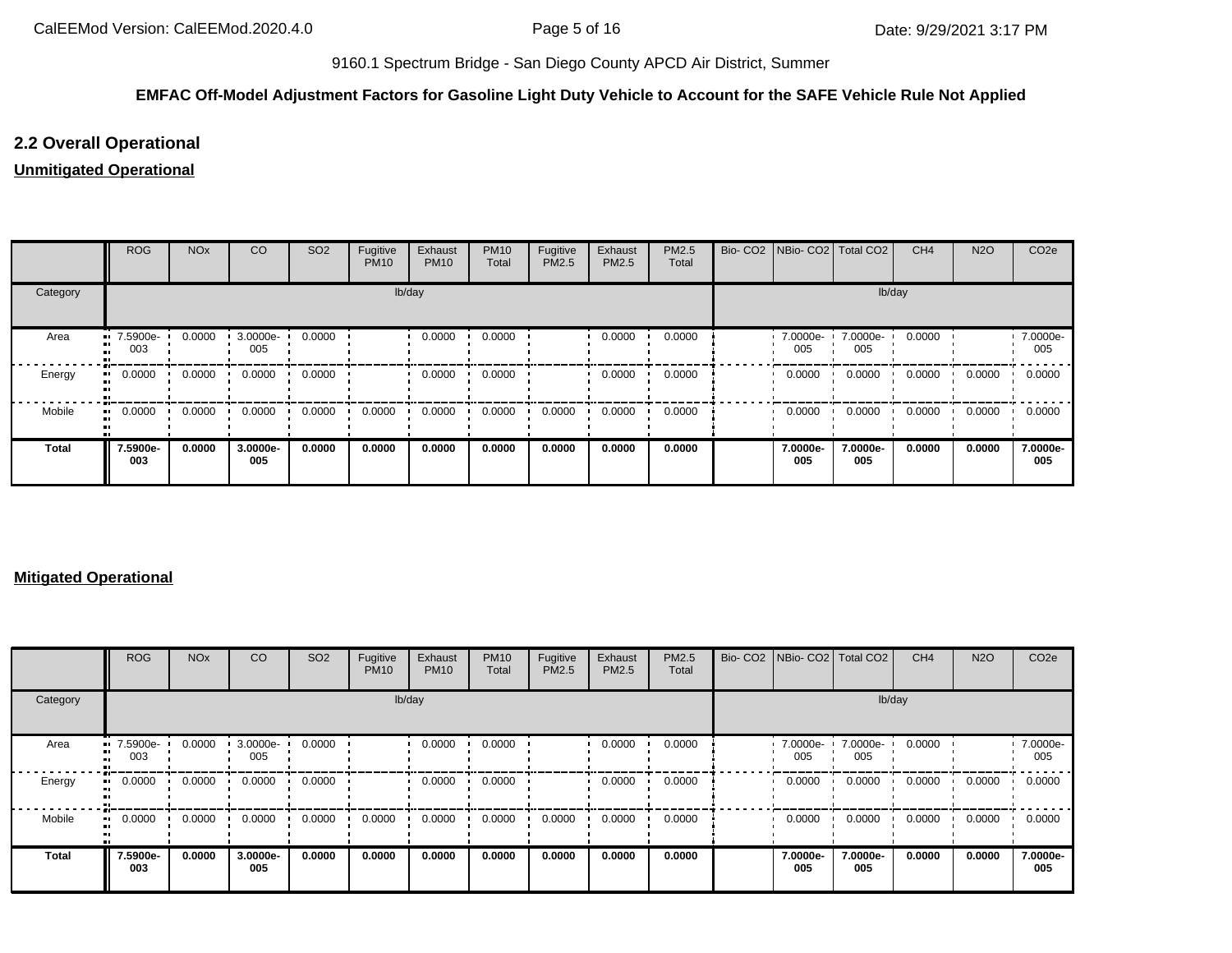#### **EMFAC Off-Model Adjustment Factors for Gasoline Light Duty Vehicle to Account for the SAFE Vehicle Rule Not Applied**

|                             | <b>ROG</b> | <b>NOx</b> | CO   | SO <sub>2</sub> | <b>Fugitive</b><br><b>PM10</b> | <b>Exhaust</b><br><b>PM10</b> | <b>PM10</b><br><b>Total</b> | <b>Fugitive</b><br><b>PM2.5</b> | <b>Exhaust</b><br><b>PM2.5</b> | <b>PM2.5</b><br><b>Total</b> |      | Bio-CO2   NBio-CO2   Total CO2 |      | CH <sub>4</sub> | <b>N20</b> | CO <sub>2e</sub> |
|-----------------------------|------------|------------|------|-----------------|--------------------------------|-------------------------------|-----------------------------|---------------------------------|--------------------------------|------------------------------|------|--------------------------------|------|-----------------|------------|------------------|
| Percent<br><b>Reduction</b> | 0.00       | 0.00       | 0.00 | 0.00            | 0.00                           | 0.00                          | 0.00                        | 0.00                            | 0.00                           | 0.00                         | 0.00 | 0.00                           | 0.00 | 0.00            | 0.00       | 0.00             |

# **3.0 Construction Detail**

#### **Construction Phase**

| Phase<br>Number | <b>Phase Name</b>            | Phase Type                   | <b>Start Date</b> | <b>End Date</b> | Week | Num Days Num Days | <b>Phase Description</b> |
|-----------------|------------------------------|------------------------------|-------------------|-----------------|------|-------------------|--------------------------|
|                 | <b>Building Construction</b> | <b>Building Construction</b> | .11/9/2021        | $-2/18/2022$    | ∽    | 74                |                          |

#### **Acres of Grading (Site Preparation Phase): 0**

**Acres of Grading (Grading Phase): 0**

#### **Acres of Paving: 0.32**

**Residential Indoor: 0; Residential Outdoor: 0; Non-Residential Indoor: 0; Non-Residential Outdoor: 0; Striped Parking Area: 0 (Architectural Coating – sqft)**

#### **OffRoad Equipment**

| <b>Phase Name</b>            | <b>Offroad Equipment Type</b> | Amount | <b>Usage Hours</b> | Horse Power | Load Factor |
|------------------------------|-------------------------------|--------|--------------------|-------------|-------------|
| Building Construction        | · Welders                     |        | $8.00 \div$        | 46          | 0.45        |
| <b>Building Construction</b> | Bore/Drill Rigs               |        | $8.00 \div$        | 221:        | 0.50        |
| Building Construction        | •Cranes                       |        | $8.00 \cdot$       | 231         | 0.29        |
| <b>Building Construction</b> | ▪Forklifts                    |        | $0.00 \cdot$       | 89          | 0.20        |
| Building Construction        | •Tractors/Loaders/Backhoes    |        | 8.00               | 97          | 0.37        |

#### **Trips and VMT**

| <b>Phase Name</b>       | <b>Offroad Equipment</b><br>Count | Worker Trip<br>Number | Vendor Trip Hauling Trip<br><b>Number</b> | Number       | <b>Worker Trip</b><br>Length | Vendor Trip<br>∟ength | Hauling Trip<br>∟ength | Worker Vehicle<br>Class | Vendor         | Hauling<br>Vehicle Class Vehicle Class |
|-------------------------|-----------------------------------|-----------------------|-------------------------------------------|--------------|------------------------------|-----------------------|------------------------|-------------------------|----------------|----------------------------------------|
| Building Construction . |                                   | $24.00 \cdot$         | $6.00 \cdot$                              | $0.00 \cdot$ | 10.80                        | $7.30 -$              |                        | 20.00 LD Mix            | <b>HDT Mix</b> | <b>HHDT</b>                            |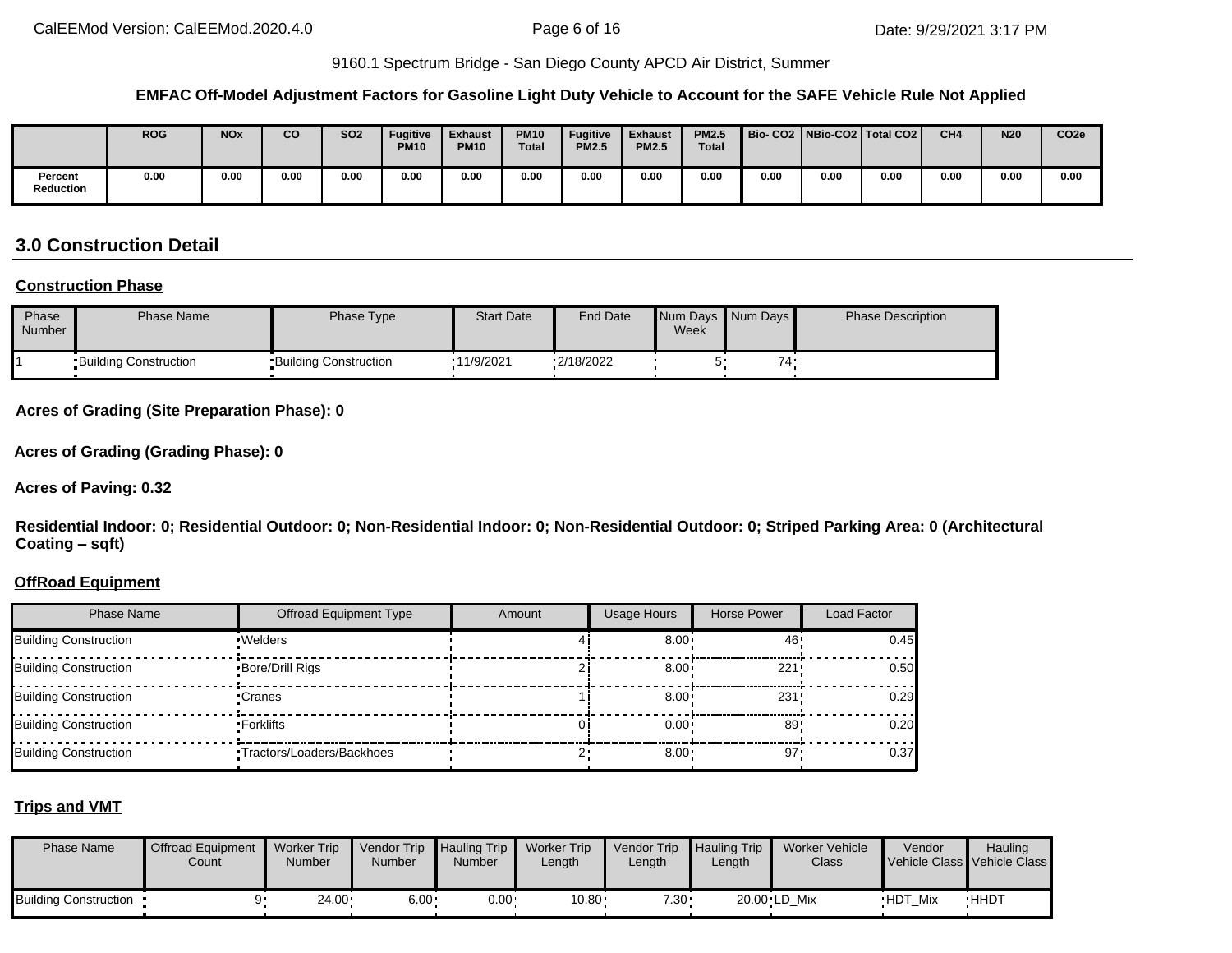#### **EMFAC Off-Model Adjustment Factors for Gasoline Light Duty Vehicle to Account for the SAFE Vehicle Rule Not Applied**

## **3.1 Mitigation Measures Construction**

### **3.2 Building Construction - 2021**

## **Unmitigated Construction On-Site**

|          | <b>ROG</b> | <b>NO<sub>x</sub></b> | CO                | SO <sub>2</sub>  | Fugitive<br><b>PM10</b> | Exhaust<br><b>PM10</b> | <b>PM10</b><br>Total | Fugitive<br>PM2.5 | Exhaust<br><b>PM2.5</b> | <b>PM2.5</b><br>Total |  | Bio- CO2 NBio- CO2 Total CO2 | CH <sub>4</sub> | <b>N2O</b> | CO <sub>2e</sub> |
|----------|------------|-----------------------|-------------------|------------------|-------------------------|------------------------|----------------------|-------------------|-------------------------|-----------------------|--|------------------------------|-----------------|------------|------------------|
| Category |            |                       |                   |                  |                         | lb/day                 |                      |                   |                         |                       |  |                              | lb/day          |            |                  |
| Off-Road | 2.5170     |                       | 20.7523 17.5473 1 | $0.0412$ $\cdot$ |                         | 0.9011                 | 0.9011               |                   | 0.8527                  | 0.8527                |  | $-3,823.695$ $-3,823.695$    | 1.0763          |            | $-3,850.603$     |
| Total    | 2.5170     | 20.7523               | 17.5473           | 0.0412           |                         | 0.9011                 | 0.9011               |                   | 0.8527                  | 0.8527                |  | 3,823.695 3,823.695          | 1.0763          |            | 3,850.603        |

#### **Unmitigated Construction Off-Site**

|               | <b>ROG</b> | <b>NO<sub>x</sub></b> | CO     | SO <sub>2</sub> | Fugitive<br><b>PM10</b> | Exhaust<br><b>PM10</b> | <b>PM10</b><br>Total | Fugitive<br>PM2.5 | Exhaust<br>PM2.5 | PM2.5<br>Total |                     | Bio- CO2   NBio- CO2   Total CO2 | CH <sub>4</sub>    | <b>N2O</b>               | CO <sub>2e</sub> |
|---------------|------------|-----------------------|--------|-----------------|-------------------------|------------------------|----------------------|-------------------|------------------|----------------|---------------------|----------------------------------|--------------------|--------------------------|------------------|
| Category      |            |                       |        |                 |                         | lb/day                 |                      |                   |                  |                |                     | lb/day                           |                    |                          |                  |
| Hauling<br>ш. | 0.0000     | 0.0000                | 0.0000 | 0.0000          | 0.0000                  | 0.0000                 | 0.0000               | 0.0000            | 0.0000           | 0.0000         | 0.0000              | 0.0000                           | 0.0000             | 0.0000                   | 0.0000           |
| Vendor        | 0.0214<br> | 0.3871                | 0.1269 | 1.3200e-<br>003 | 0.0406                  | 6.7400e-<br>003        | 0.0474               | 0.0117            | 6.4500e-<br>003  | 0.0181         | $141.6613$ 141.6613 |                                  | 4.4500e ·<br>003   | 0.0206                   | 147.9092         |
| Worker<br>ш.  | 0.0749     | 0.0513                | 0.6738 | -9006.l<br>003  | 0.1972                  | 1.1800e-<br>003        | 0.1983               | 0.0523            | -0900e. ا<br>003 | 0.0534         | $+187.5557$         | 187.5557                         | $5.7900e -$<br>003 | 5.0900e- 189.2179<br>003 |                  |
| <b>Total</b>  | 0.0963     | 0.4384                | 0.8007 | 3.1800e-<br>003 | 0.2378                  | 7.9200e-<br>003        | 0.2457               | 0.0640            | 7.5400e-<br>003  | 0.0715         | 329.2170            | 329.2170                         | 0.0102             | 0.0257                   | 337.1271         |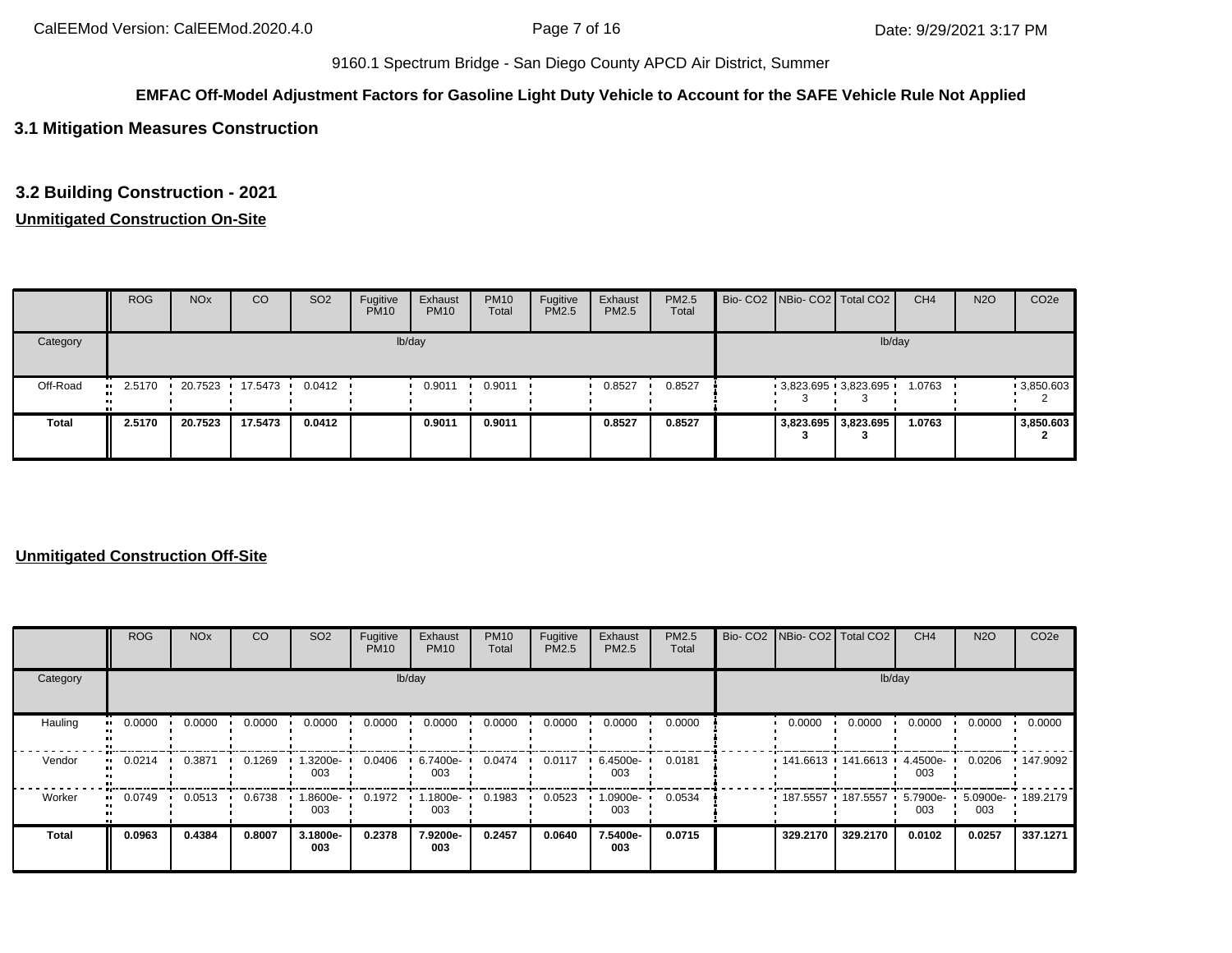## **EMFAC Off-Model Adjustment Factors for Gasoline Light Duty Vehicle to Account for the SAFE Vehicle Rule Not Applied**

# **3.2 Building Construction - 2021**

## **Mitigated Construction On-Site**

|              | <b>ROG</b> | <b>NO<sub>x</sub></b> | CO                | SO <sub>2</sub>  | Fugitive<br><b>PM10</b> | Exhaust<br><b>PM10</b> | <b>PM10</b><br>Total | Fugitive<br>PM2.5 | Exhaust<br>PM2.5 | PM2.5<br>Total |        | Bio- CO2 NBio- CO2 Total CO2 | CH <sub>4</sub> | <b>N2O</b> | CO <sub>2e</sub> |
|--------------|------------|-----------------------|-------------------|------------------|-------------------------|------------------------|----------------------|-------------------|------------------|----------------|--------|------------------------------|-----------------|------------|------------------|
| Category     |            |                       |                   |                  |                         | lb/day                 |                      |                   |                  |                |        | lb/day                       |                 |            |                  |
| Off-Road     | 2.5170<br> |                       | 20.7523 17.5473 1 | $0.0412$ $\cdot$ |                         | 0.9011                 | 0.9011               |                   | 0.8527           | 0.8527         | 0.0000 | 3,823.695 3,823.695          | 1.0763          |            | 9,850.603        |
| <b>Total</b> | 2.5170     | 20.7523               | 17.5473           | 0.0412           |                         | 0.9011                 | 0.9011               |                   | 0.8527           | 0.8527         | 0.0000 | 3,823.695 3,823.695          | 1.0763          |            | 3,850.603        |

#### **Mitigated Construction Off-Site**

|                        | <b>ROG</b>          | <b>NO<sub>x</sub></b> | CO     | SO <sub>2</sub> | Fugitive<br><b>PM10</b> | Exhaust<br><b>PM10</b> | <b>PM10</b><br>Total | Fugitive<br>PM2.5 | Exhaust<br>PM2.5 | PM2.5<br>Total | Bio- CO2 NBio- CO2 Total CO2 |          | CH <sub>4</sub>   | <b>N2O</b>               | CO <sub>2e</sub> |
|------------------------|---------------------|-----------------------|--------|-----------------|-------------------------|------------------------|----------------------|-------------------|------------------|----------------|------------------------------|----------|-------------------|--------------------------|------------------|
| Category               |                     |                       |        |                 |                         | lb/day                 |                      |                   |                  |                |                              | lb/day   |                   |                          |                  |
| Hauling                | 0.0000<br>$\bullet$ | 0.0000                | 0.0000 | 0.0000          | 0.0000                  | 0.0000                 | 0.0000               | 0.0000            | 0.0000           | 0.0000         | 0.0000                       | 0.0000   | 0.0000            | 0.0000                   | 0.0000           |
| Vendor<br>$\mathbf{u}$ | 0.0214              | 0.3871                | 0.1269 | 1.3200e-<br>003 | 0.0406                  | 6.7400e-<br>003        | 0.0474               | 0.0117            | 6.4500e-<br>003  | 0.0181         | 141.6613 141.6613            |          | 4.4500e-<br>003   | 0.0206                   | 147.9092         |
| Worker<br>$\bullet$    | 0.0749              | 0.0513                | 0.6738 | 1.8600e-<br>003 | 0.1972                  | $1.1800e -$<br>003     | 0.1983               | 0.0523            | .0900e-<br>003   | 0.0534         | 187.5557 187.5557            |          | $5.7900e-$<br>003 | 5.0900e- 189.2179<br>003 |                  |
| <b>Total</b>           | 0.0963              | 0.4384                | 0.8007 | 3.1800e-<br>003 | 0.2378                  | 7.9200e-<br>003        | 0.2457               | 0.0640            | 7.5400e-<br>003  | 0.0715         | 329,2170                     | 329,2170 | 0.0102            | 0.0257                   | 337.1271         |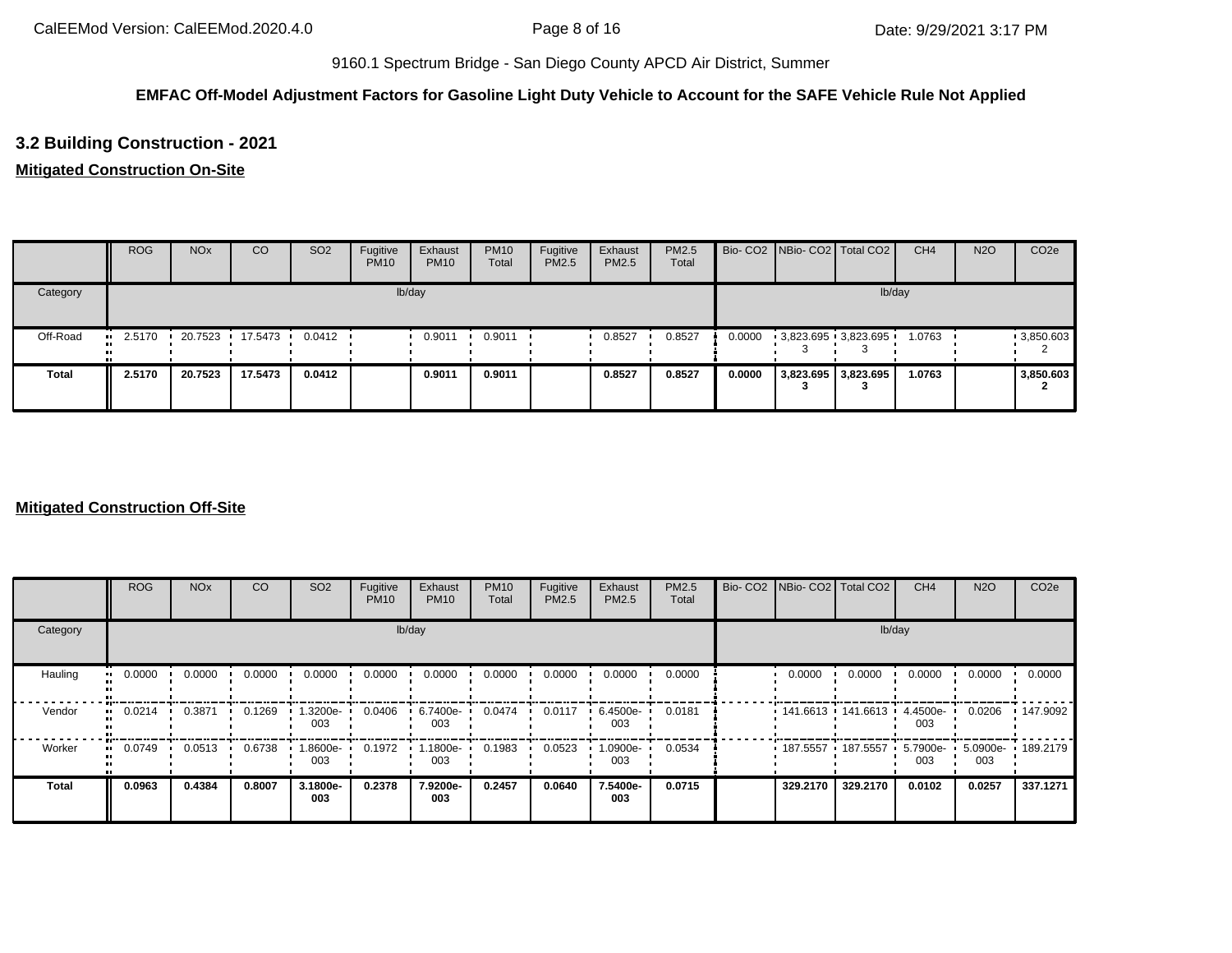## **EMFAC Off-Model Adjustment Factors for Gasoline Light Duty Vehicle to Account for the SAFE Vehicle Rule Not Applied**

# **3.2 Building Construction - 2022**

# **Unmitigated Construction On-Site**

|              | <b>ROG</b> | <b>NO<sub>x</sub></b> | CO      | SO <sub>2</sub> | Fugitive<br><b>PM10</b> | Exhaust<br><b>PM10</b> | <b>PM10</b><br>Total | Fugitive<br>PM2.5 | Exhaust<br><b>PM2.5</b> | <b>PM2.5</b><br>Total |  | Bio- CO2 NBio- CO2 Total CO2 | CH <sub>4</sub> | <b>N2O</b> | CO <sub>2e</sub> |
|--------------|------------|-----------------------|---------|-----------------|-------------------------|------------------------|----------------------|-------------------|-------------------------|-----------------------|--|------------------------------|-----------------|------------|------------------|
| Category     |            |                       |         |                 |                         | lb/day                 |                      |                   |                         |                       |  | lb/day                       |                 |            |                  |
| Off-Road     | 2.2598<br> | 17.9427               | 17.2542 | 0.0412          |                         | 0.7558                 | 0.7558               |                   | 0.7157                  | 0.7157                |  | $3,827.476$ 3,827.476        | 1.0688          |            | .3,854.195       |
| <b>Total</b> | 2.2598     | 17.9427               | 17.2542 | 0.0412          |                         | 0.7558                 | 0.7558               |                   | 0.7157                  | 0.7157                |  | 3,827.476 3,827.476          | 1.0688          |            | 3,854.195<br>o   |

### **Unmitigated Construction Off-Site**

|              | <b>ROG</b>                 | <b>NO<sub>x</sub></b> | CO     | SO <sub>2</sub> | Fugitive<br><b>PM10</b> | Exhaust<br><b>PM10</b> | <b>PM10</b><br>Total | Fugitive<br>PM2.5 | Exhaust<br>PM2.5 | PM2.5<br>Total | Bio- CO2 NBio- CO2 Total CO2 |                   | CH <sub>4</sub>    | <b>N2O</b>               | CO <sub>2e</sub> |
|--------------|----------------------------|-----------------------|--------|-----------------|-------------------------|------------------------|----------------------|-------------------|------------------|----------------|------------------------------|-------------------|--------------------|--------------------------|------------------|
| Category     |                            |                       |        |                 |                         | lb/day                 |                      |                   |                  |                |                              |                   | lb/day             |                          |                  |
| Hauling      | 0.0000<br>$\bullet\bullet$ | 0.0000                | 0.0000 | 0.0000          | 0.0000                  | 0.0000                 | 0.0000               | 0.0000            | 0.0000           | 0.0000         | 0.0000                       | 0.0000            | 0.0000             | 0.0000                   | 0.0000           |
| Vendor       | 0.0134<br>$\bullet$        | 0.3191                | 0.1067 | 1.2800e-<br>003 | 0.0406                  | 3.4700e-<br>003        | 0.0441               | 0.0117            | 3.3200e-<br>003  | 0.0150         | 137.8954 137.8954            |                   | $4.1900e -$<br>003 | 0.0200                   | .143.9649        |
| Worker       | 0.0701<br>$\bullet\bullet$ | 0.0456                | 0.6214 | 1.8000e-<br>003 | 0.1972                  | 1.1100e-<br>003        | 0.1983               | 0.0523            | .0300e-<br>003   | 0.0533         |                              | 181.8499 181.8499 | $5.2500e -$<br>003 | 4.7200e- 183.3874<br>003 |                  |
| <b>Total</b> | 0.0834                     | 0.3647                | 0.7282 | 3.0800e-<br>003 | 0.2378                  | 4.5800e-<br>003        | 0.2424               | 0.0640            | 4.3500e-<br>003  | 0.0683         | 319.7453                     | 319.7453          | 9.4400e-<br>003    | 0.0247                   | 327.3522         |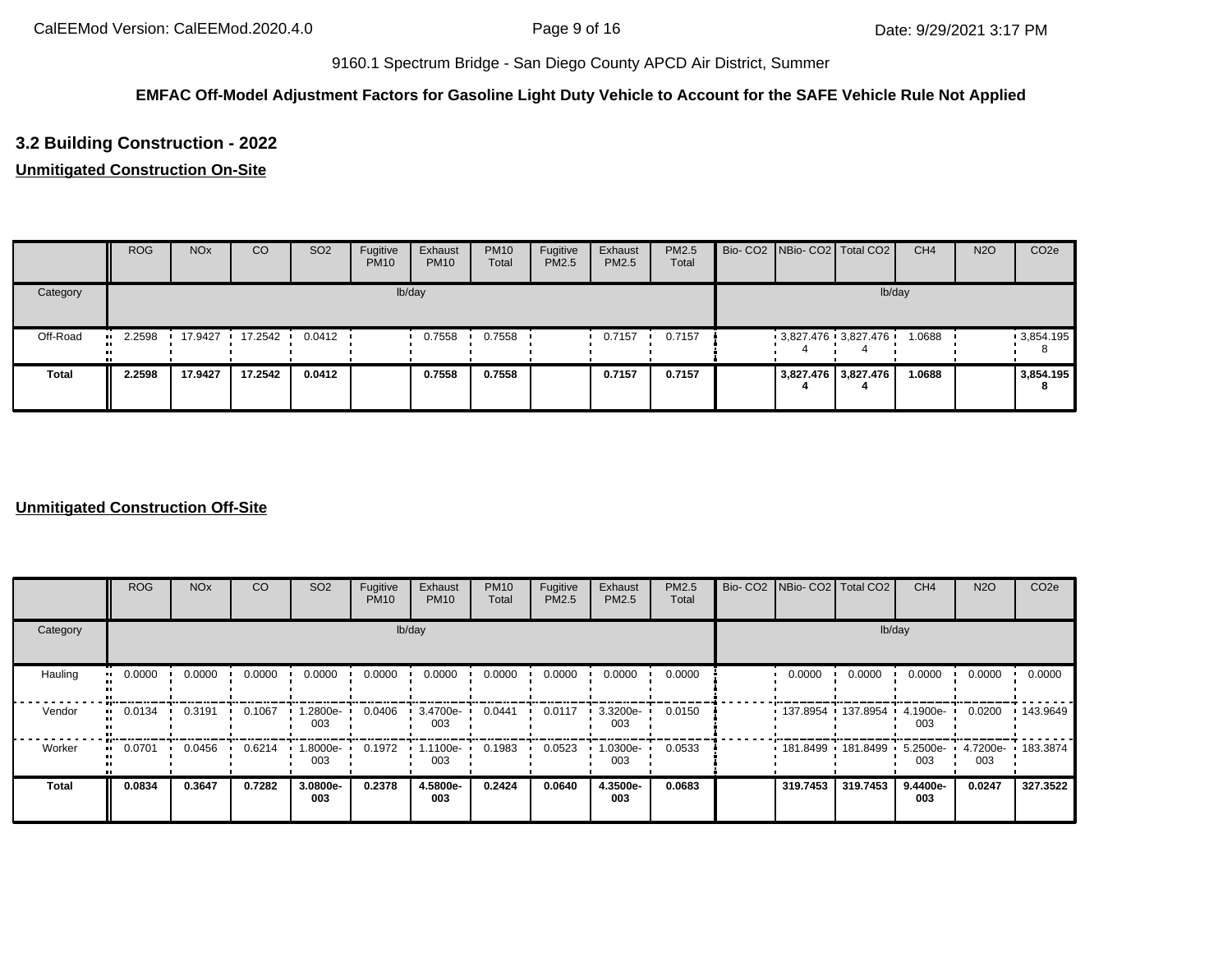## **EMFAC Off-Model Adjustment Factors for Gasoline Light Duty Vehicle to Account for the SAFE Vehicle Rule Not Applied**

# **3.2 Building Construction - 2022**

### **Mitigated Construction On-Site**

|              | <b>ROG</b> | <b>NO<sub>x</sub></b> | CO      | SO <sub>2</sub>  | Fugitive<br><b>PM10</b> | Exhaust<br><b>PM10</b> | <b>PM10</b><br>Total | Fugitive<br>PM2.5 | Exhaust<br>PM2.5 | <b>PM2.5</b><br>Total |        | Bio- CO2 NBio- CO2 Total CO2 | CH <sub>4</sub> | <b>N2O</b> | CO <sub>2e</sub> |
|--------------|------------|-----------------------|---------|------------------|-------------------------|------------------------|----------------------|-------------------|------------------|-----------------------|--------|------------------------------|-----------------|------------|------------------|
| Category     |            |                       |         |                  |                         | lb/day                 |                      |                   |                  |                       |        | lb/day                       |                 |            |                  |
| Off-Road     | 2.2598     | 17.9427               | 17.2542 | $0.0412$ $\cdot$ |                         | 0.7558                 | 0.7558               |                   | 0.7157           | 0.7157                | 0.0000 | 3,827.476 3,827.476          | 1.0688          |            | 9,854.195        |
| <b>Total</b> | 2.2598     | 17.9427               | 17.2542 | 0.0412           |                         | 0.7558                 | 0.7558               |                   | 0.7157           | 0.7157                | 0.0000 | 3,827.476 3,827.476          | 1.0688          |            | 3,854.195<br>8   |

#### **Mitigated Construction Off-Site**

|                         | <b>ROG</b>   | <b>NO<sub>x</sub></b> | CO     | SO <sub>2</sub> | Fugitive<br><b>PM10</b> | Exhaust<br><b>PM10</b> | <b>PM10</b><br>Total | Fugitive<br><b>PM2.5</b> | Exhaust<br>PM2.5 | PM2.5<br>Total | Bio- CO2 NBio- CO2 Total CO2 |                     | CH <sub>4</sub>    | <b>N2O</b> | CO <sub>2e</sub> |
|-------------------------|--------------|-----------------------|--------|-----------------|-------------------------|------------------------|----------------------|--------------------------|------------------|----------------|------------------------------|---------------------|--------------------|------------|------------------|
| Category                |              |                       |        |                 |                         | lb/day                 |                      |                          |                  |                |                              |                     | lb/day             |            |                  |
| Hauling<br>$\mathbf{u}$ | 0.0000       | 0.0000                | 0.0000 | 0.0000          | 0.0000                  | 0.0000                 | 0.0000               | 0.0000                   | 0.0000           | 0.0000         | 0.0000                       | 0.0000              | 0.0000             | 0.0000     | 0.0000           |
| Vendor                  | 0.0134<br>ш. | 0.3191                | 0.1067 | -2800e.<br>003  | 0.0406                  | 3.4700e-<br>003        | 0.0441               | 0.0117                   | 3.3200e-<br>003  | 0.0150         |                              | 137.8954 137.8954 ' | 4.1900e-<br>003    | 0.0200     | 143.9649         |
| Worker<br>$\bullet$     | 0.0701       | 0.0456                | 0.6214 | -.8000e<br>003  | 0.1972                  | 1.1100e-<br>003        | 0.1983               | 0.0523                   | -0300e.<br>003   | 0.0533         |                              | 181.8499 181.8499   | $5.2500e -$<br>003 | 003        | 4.7200e-183.3874 |
| <b>Total</b>            | 0.0834       | 0.3647                | 0.7282 | 3.0800e-<br>003 | 0.2378                  | 4.5800e-<br>003        | 0.2424               | 0.0640                   | 4.3500e-<br>003  | 0.0683         | 319.7453                     | 319,7453            | 9.4400e-<br>003    | 0.0247     | 327.3522         |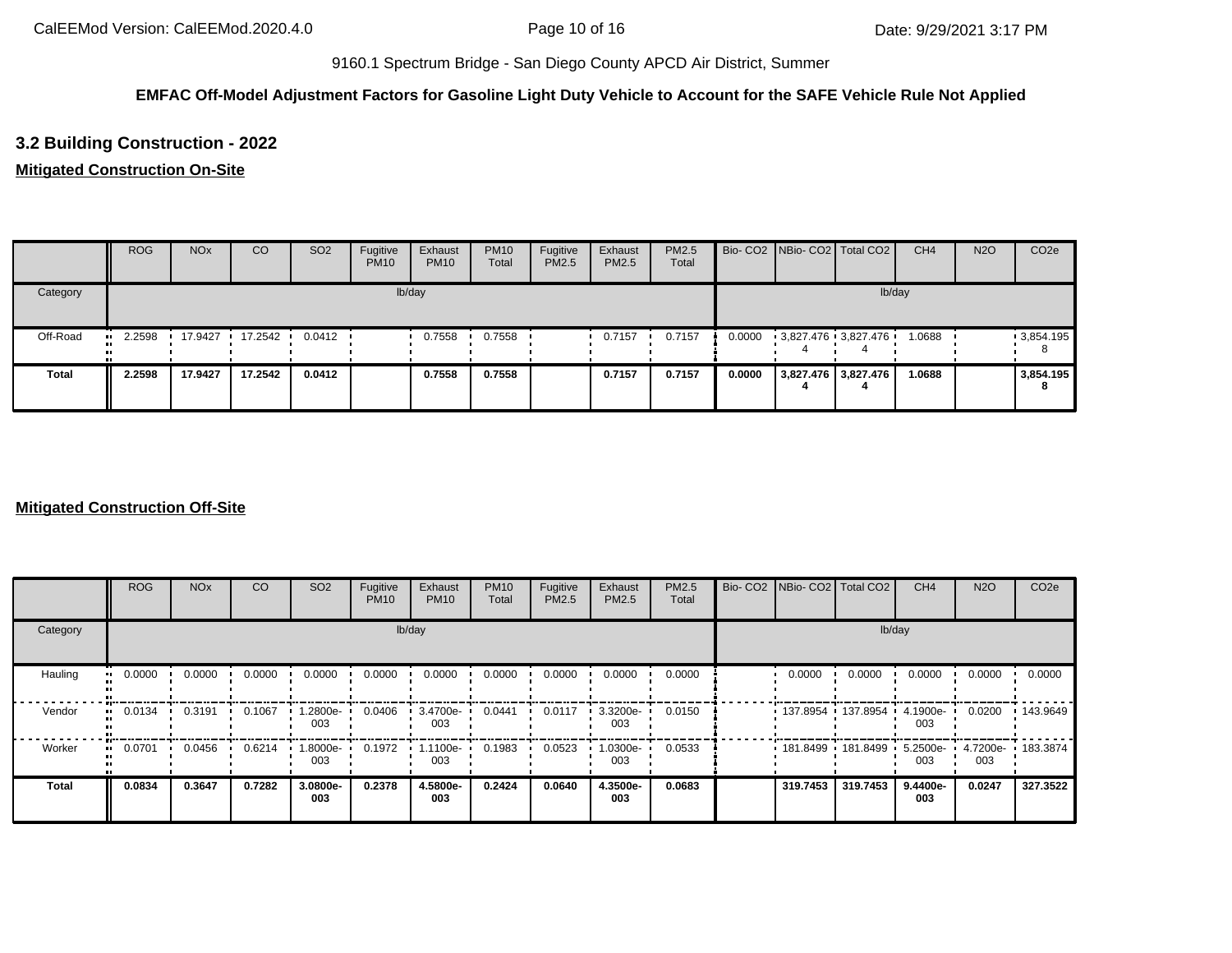#### **EMFAC Off-Model Adjustment Factors for Gasoline Light Duty Vehicle to Account for the SAFE Vehicle Rule Not Applied**

# **4.0 Operational Detail - Mobile**

## **4.1 Mitigation Measures Mobile**

|             | <b>ROG</b>           | <b>NO<sub>x</sub></b> | CO              | SO <sub>2</sub> | Fugitive<br><b>PM10</b> | Exhaust<br><b>PM10</b> | <b>PM10</b><br>Total | Fugitive<br><b>PM2.5</b> | Exhaust<br><b>PM2.5</b> | <b>PM2.5</b><br>Total |        | Bio- CO2 NBio- CO2   Total CO2 | CH <sub>4</sub> | <b>N2O</b> | CO <sub>2e</sub> |
|-------------|----------------------|-----------------------|-----------------|-----------------|-------------------------|------------------------|----------------------|--------------------------|-------------------------|-----------------------|--------|--------------------------------|-----------------|------------|------------------|
| Category    |                      |                       |                 |                 |                         | lb/day                 |                      |                          |                         |                       |        |                                | lb/day          |            |                  |
| Mitigated   | 0.0000<br><b>ALC</b> | 0.0000                | 0.0000          | 0.0000          | 0.0000                  | 0.0000                 | 0.0000               | 0.0000                   | 0.0000                  | 0.0000                | 0.0000 | 0.0000                         | 0.0000          | 0.0000     | 0.0000           |
| Unmitigated | 0.0000               |                       | $0.0000$ 0.0000 | 0.0000          | 0.0000                  | 0.0000                 | 0.0000               | 0.0000                   | 0.0000                  | 0.0000                | 0.0000 | 0.0000                         | 0.0000          | 0.0000     | 0.0000           |

## **4.2 Trip Summary Information**

|                            |         | Average Daily Trip Rate |        | Unmitigated       | Mitigated         |
|----------------------------|---------|-------------------------|--------|-------------------|-------------------|
| Land Use                   | Weekday | Saturday                | Sunday | <b>Annual VMT</b> | <b>Annual VMT</b> |
| Other Non-Asphalt Surfaces | 0.00    | 0.00                    | 0.00   |                   |                   |
| Total                      | 0.00    | 0.00                    | 0.00   |                   |                   |

# **4.3 Trip Type Information**

|                            |            | <b>Miles</b> |                                                    |      | Trip %   |             |         | Trip Purpose %  |         |
|----------------------------|------------|--------------|----------------------------------------------------|------|----------|-------------|---------|-----------------|---------|
| Land Use                   | H-W or C-W |              | H-S or C-C I H-O or C-NW IH-W or C-WI H-S or C-C I |      |          | H-O or C-NW | Primary | <b>Diverted</b> | Pass-by |
| Other Non-Asphalt Surfaces | 9.50       | 7.30         | 7.30                                               | 0.00 | $0.00\,$ | 0.00        |         |                 |         |

# **4.4 Fleet Mix**

| Land Use                      | LDA       | LDT <sup>.</sup> | LDT2    | <b>MDV</b> | _HD <sub>1</sub> | _HD <sub>2</sub> | <b>MHD</b> | HHD      | OBUS     | UBUS     | <b>MCY</b> | <b>SBUS</b> | MH       |
|-------------------------------|-----------|------------------|---------|------------|------------------|------------------|------------|----------|----------|----------|------------|-------------|----------|
| Non-Asphalt Surfaces<br>Other | ∪.548470∙ | J.062992·        | 183336. | 0.122442   | 0.024733         | 0.006148         | 0.008613   | J.006191 | 0.000732 | 0.000545 | 0.029420   | 0.000989    | 0.005388 |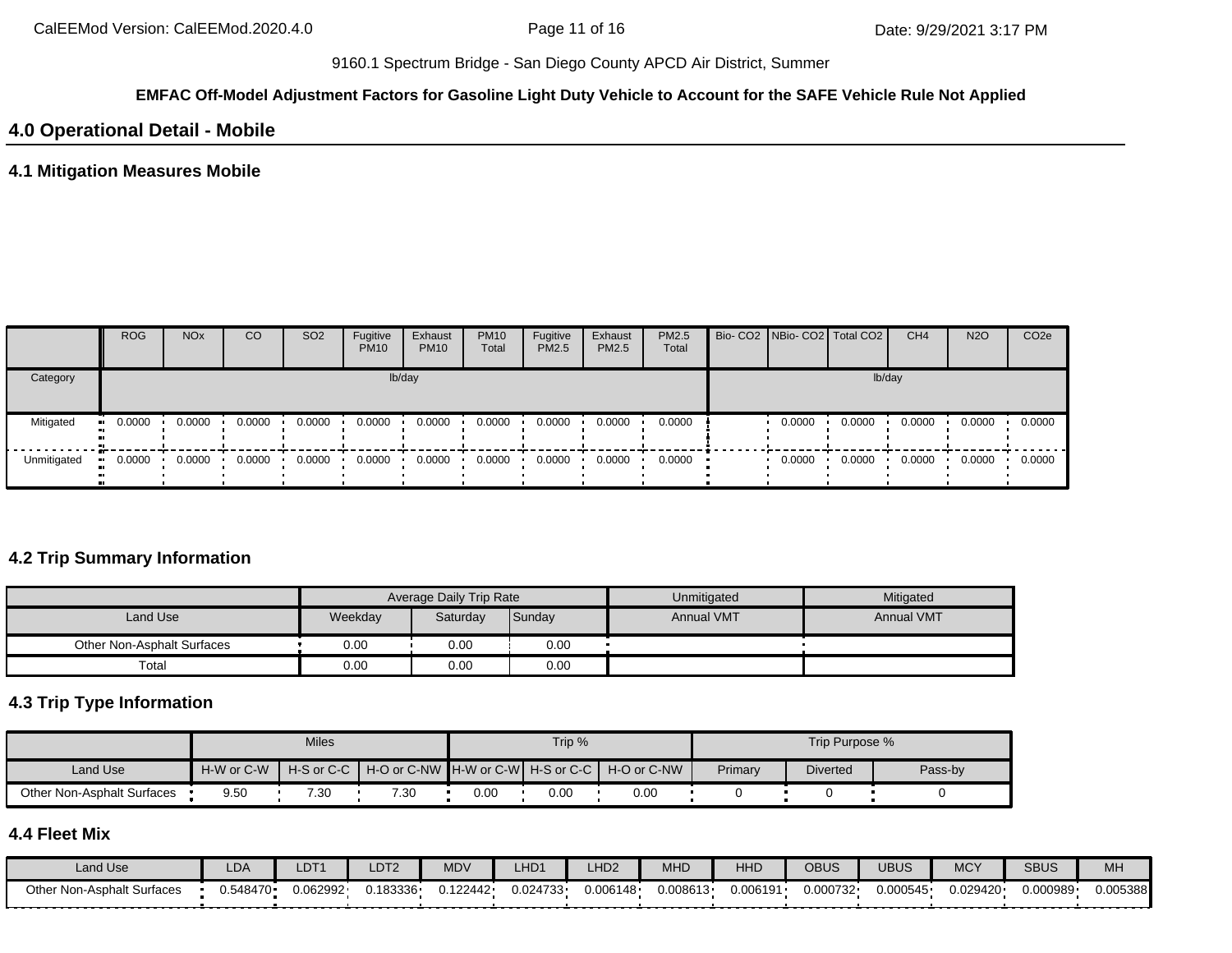# **EMFAC Off-Model Adjustment Factors for Gasoline Light Duty Vehicle to Account for the SAFE Vehicle Rule Not Applied**

# **5.0 Energy Detail**

Historical Energy Use: N

# **5.1 Mitigation Measures Energy**

|                                  | <b>ROG</b> | <b>NO<sub>x</sub></b> | <b>CO</b> | SO <sub>2</sub> | Fugitive<br><b>PM10</b> | Exhaust<br><b>PM10</b> | <b>PM10</b><br>Total | Fugitive<br><b>PM2.5</b> | Exhaust<br>PM2.5 | PM2.5<br>Total | Bio- CO2 NBio- CO2   Total CO2 |        |        | CH <sub>4</sub> | <b>N2O</b> | CO <sub>2e</sub> |
|----------------------------------|------------|-----------------------|-----------|-----------------|-------------------------|------------------------|----------------------|--------------------------|------------------|----------------|--------------------------------|--------|--------|-----------------|------------|------------------|
| Category                         |            |                       |           |                 |                         | lb/day                 |                      |                          |                  |                |                                |        | lb/day |                 |            |                  |
| <b>NaturalGas</b><br>Mitigated   | 0.0000     | 0.0000                | 0.0000    | 0.0000          |                         | 0.0000                 | 0.0000               |                          | 0.0000           | 0.0000         |                                | 0.0000 | 0.0000 | 0.0000          | 0.0000     | 0.0000           |
| <b>NaturalGas</b><br>Unmitigated | 0.0000     | 0.0000                | 0.0000    | 0.0000          |                         | 0.0000                 | 0.0000               |                          | 0.0000           | 0.0000         |                                | 0.0000 | 0.0000 | 0.0000          | 0.0000     | 0.0000           |

# **5.2 Energy by Land Use - NaturalGas**

#### **Unmitigated**

|                                       | NaturalGa<br>s Use | <b>ROG</b> | <b>NO<sub>x</sub></b> | CO     | SO <sub>2</sub> | Fugitive<br><b>PM10</b> | Exhaust<br><b>PM10</b> | <b>PM10</b><br>Total | Fugitive<br><b>PM2.5</b> | Exhaust<br>PM2.5 | PM2.5<br>Total | Bio- CO2 NBio- CO2   Total CO2 |        | CH <sub>4</sub> | <b>N2O</b> | CO <sub>2e</sub> |
|---------------------------------------|--------------------|------------|-----------------------|--------|-----------------|-------------------------|------------------------|----------------------|--------------------------|------------------|----------------|--------------------------------|--------|-----------------|------------|------------------|
| Land Use                              | kBTU/yr            |            |                       |        |                 | lb/day                  |                        |                      |                          |                  |                |                                | lb/day |                 |            |                  |
| Other Non-<br><b>Asphalt Surfaces</b> | $\mathbf{0}$       | 0.0000     | 0.0000                | 0.0000 | 0.0000          |                         | 0.0000                 | 0.0000               |                          | 0.0000           | 0.0000         | 0.0000                         | 0.0000 | 0.0000          | 0.0000     | 0.0000           |
| <b>Total</b>                          |                    | 0.0000     | 0.0000                | 0.0000 | 0.0000          |                         | 0.0000                 | 0.0000               |                          | 0.0000           | 0.0000         | 0.0000                         | 0.0000 | 0.0000          | 0.0000     | 0.0000           |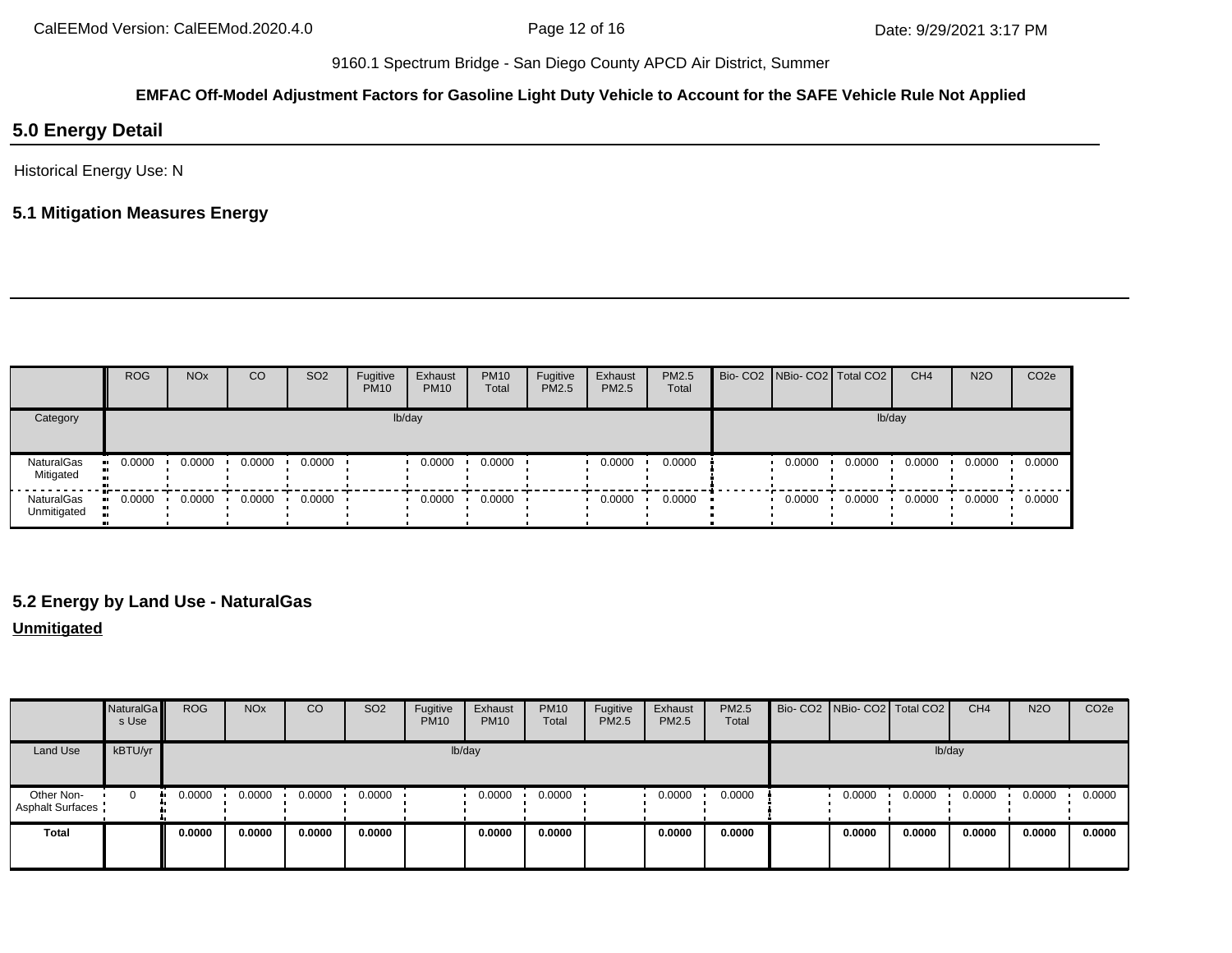## **EMFAC Off-Model Adjustment Factors for Gasoline Light Duty Vehicle to Account for the SAFE Vehicle Rule Not Applied**

# **5.2 Energy by Land Use - NaturalGas**

**Mitigated**

|                                       | NaturalGa<br>s Use | <b>ROG</b> | <b>NO<sub>x</sub></b> | CO     | SO <sub>2</sub> | Fugitive<br><b>PM10</b> | Exhaust<br><b>PM10</b> | <b>PM10</b><br>Total | Fugitive<br>PM2.5 | Exhaust<br>PM2.5 | PM2.5<br>Total | Bio- CO2 NBio- CO2 Total CO2 |        |        | CH <sub>4</sub> | <b>N2O</b> | CO <sub>2e</sub> |
|---------------------------------------|--------------------|------------|-----------------------|--------|-----------------|-------------------------|------------------------|----------------------|-------------------|------------------|----------------|------------------------------|--------|--------|-----------------|------------|------------------|
| Land Use                              | kBTU/yr            |            |                       |        |                 |                         | lb/day                 |                      |                   |                  |                |                              |        | lb/day |                 |            |                  |
| Other Non-<br><b>Asphalt Surfaces</b> | $\Omega$           | 0.0000     | 0.0000                | 0.0000 | 0.0000          |                         | 0.0000                 | 0.0000               |                   | 0.0000           | 0.0000         |                              | 0.0000 | 0.0000 | 0.0000          | 0.0000     | 0.0000           |
| <b>Total</b>                          |                    | 0.0000     | 0.0000                | 0.0000 | 0.0000          |                         | 0.0000                 | 0.0000               |                   | 0.0000           | 0.0000         |                              | 0.0000 | 0.0000 | 0.0000          | 0.0000     | 0.0000           |

# **6.0 Area Detail**

**6.1 Mitigation Measures Area**

|             | <b>ROG</b>         | <b>NO<sub>x</sub></b> | CO              | SO <sub>2</sub> | Fugitive<br><b>PM10</b> | Exhaust<br><b>PM10</b> | <b>PM10</b><br>Total | Fugitive<br><b>PM2.5</b> | Exhaust<br><b>PM2.5</b> | <b>PM2.5</b><br>Total | Bio- CO2 NBio- CO2 Total CO2 |                 | CH <sub>4</sub> | <b>N2O</b> | CO <sub>2e</sub> |
|-------------|--------------------|-----------------------|-----------------|-----------------|-------------------------|------------------------|----------------------|--------------------------|-------------------------|-----------------------|------------------------------|-----------------|-----------------|------------|------------------|
| Category    |                    |                       |                 |                 | lb/day                  |                        |                      |                          |                         |                       |                              | lb/day          |                 |            |                  |
| Mitigated   | $-7.5900e-$<br>003 | 0.0000                | 3.0000e-<br>005 | 0.0000          |                         | 0.0000                 | 0.0000               |                          | 0.0000                  | 0.0000                | 7.0000e-<br>005              | 7.0000e-<br>005 | 0.0000          |            | 7.0000e-<br>005  |
| Unmitigated | 7.5900e-<br>003    | 0.0000                | 3.0000e-<br>005 | 0.0000          |                         | 0.0000                 | 0.0000               |                          | 0.0000                  | 0.0000                | 7.0000e-<br>005              | 7.0000e-<br>005 | 0.0000          |            | 7.0000e-<br>005  |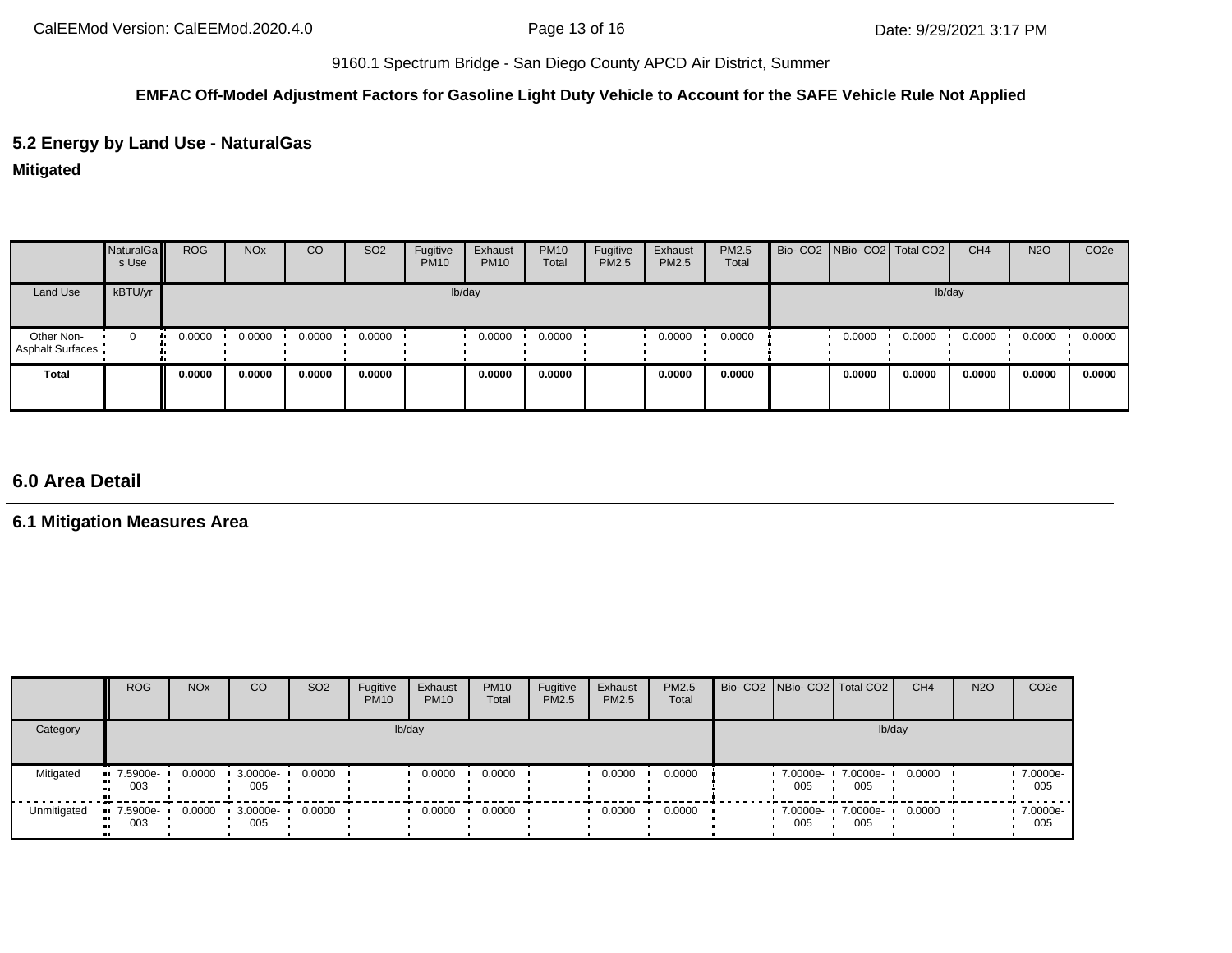## **EMFAC Off-Model Adjustment Factors for Gasoline Light Duty Vehicle to Account for the SAFE Vehicle Rule Not Applied**

# **6.2 Area by SubCategory**

# **Unmitigated**

|                          | <b>ROG</b>      | <b>NO<sub>x</sub></b> | CO              | SO <sub>2</sub> | Fugitive<br><b>PM10</b> | Exhaust<br><b>PM10</b> | <b>PM10</b><br>Total | Fugitive<br>PM2.5 | Exhaust<br><b>PM2.5</b> | PM2.5<br>Total | Bio- CO2   NBio- CO2   Total CO2 |                 | CH <sub>4</sub> | <b>N2O</b> | CO <sub>2</sub> e |
|--------------------------|-----------------|-----------------------|-----------------|-----------------|-------------------------|------------------------|----------------------|-------------------|-------------------------|----------------|----------------------------------|-----------------|-----------------|------------|-------------------|
| SubCategory              |                 |                       |                 |                 |                         | lb/day                 |                      |                   |                         |                |                                  |                 | lb/day          |            |                   |
| Architectural<br>Coating | 2.6500e-<br>003 |                       |                 |                 |                         | 0.0000                 | 0.0000               |                   | 0.0000                  | 0.0000         |                                  | 0.0000          |                 |            | 0.0000            |
| Consumer<br>Products     | 4.9400e-<br>003 |                       |                 |                 |                         | 0.0000                 | 0.0000               |                   | 0.0000                  | 0.0000         |                                  | 0.0000          |                 |            | 0.0000            |
| Landscaping              | 0.0000          | 0.0000                | 3.0000e-<br>005 | 0.0000          |                         | 0.0000                 | 0.0000               |                   | 0.0000                  | 0.0000         | 7.0000e- <b>1</b><br>005         | 7.0000e-<br>005 | 0.0000          |            | 7.0000e-<br>005   |
| <b>Total</b>             | 7.5900e-<br>003 | 0.0000                | 3.0000e-<br>005 | 0.0000          |                         | 0.0000                 | 0.0000               |                   | 0.0000                  | 0.0000         | 7.0000e-<br>005                  | 7.0000e-<br>005 | 0.0000          |            | 7.0000e-<br>005   |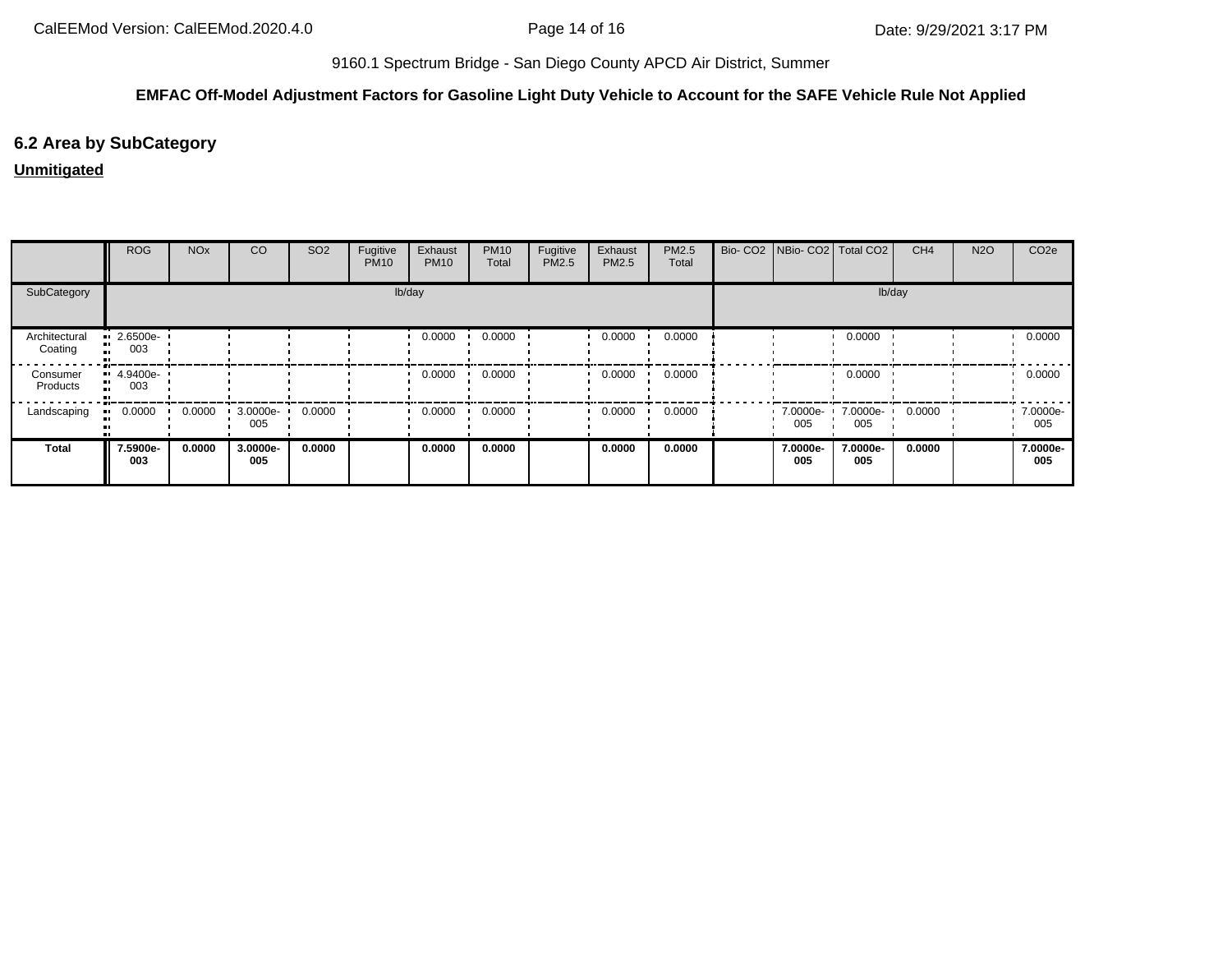#### **EMFAC Off-Model Adjustment Factors for Gasoline Light Duty Vehicle to Account for the SAFE Vehicle Rule Not Applied**

# **6.2 Area by SubCategory**

#### **Mitigated**

|                          | <b>ROG</b>                | <b>NO<sub>x</sub></b> | CO              | SO <sub>2</sub> | Fugitive<br><b>PM10</b> | Exhaust<br><b>PM10</b> | <b>PM10</b><br>Total | Fugitive<br>PM2.5 | Exhaust<br><b>PM2.5</b> | PM2.5<br>Total | Bio- CO2 NBio- CO2 Total CO2 |                 | CH <sub>4</sub> | <b>N2O</b> | CO <sub>2e</sub> |
|--------------------------|---------------------------|-----------------------|-----------------|-----------------|-------------------------|------------------------|----------------------|-------------------|-------------------------|----------------|------------------------------|-----------------|-----------------|------------|------------------|
| SubCategory              |                           |                       |                 |                 | lb/day                  |                        |                      |                   |                         |                |                              |                 | lb/day          |            |                  |
| Architectural<br>Coating | $\cdot$ 2.6500e-<br>003   |                       |                 |                 |                         | 0.0000                 | 0.0000               |                   | 0.0000                  | 0.0000         |                              | 0.0000          |                 |            | 0.0000           |
| Consumer<br>Products     | $-4.9400e-$<br>. .<br>003 |                       |                 |                 |                         | 0.0000                 | 0.0000               |                   | 0.0000                  | 0.0000         |                              | 0.0000          |                 |            | 0.0000           |
| Landscaping              | 0.0000                    | 0.0000                | 3.0000e-<br>005 | 0.0000          |                         | 0.0000                 | 0.0000               |                   | 0.0000                  | 0.0000         | 7.0000e-<br>005              | 7.0000e-<br>005 | 0.0000          |            | 7.0000e-<br>005  |
| <b>Total</b>             | 7.5900e-<br>003           | 0.0000                | 3.0000e-<br>005 | 0.0000          |                         | 0.0000                 | 0.0000               |                   | 0.0000                  | 0.0000         | 7.0000e-<br>005              | 7.0000e-<br>005 | 0.0000          |            | 7.0000e-<br>005  |

# **7.0 Water Detail**

**7.1 Mitigation Measures Water**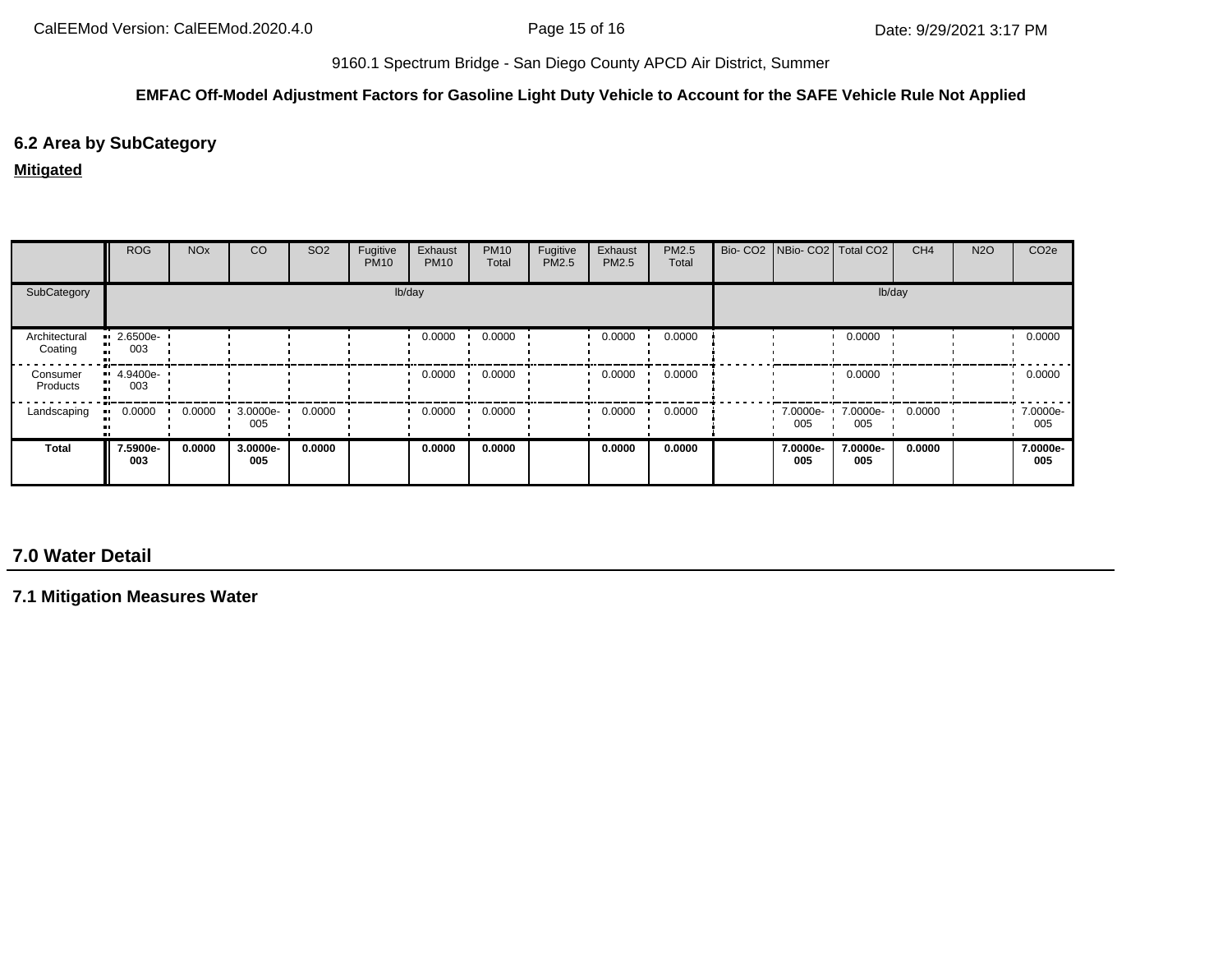#### **EMFAC Off-Model Adjustment Factors for Gasoline Light Duty Vehicle to Account for the SAFE Vehicle Rule Not Applied**

# **8.0 Waste Detail**

**8.1 Mitigation Measures Waste**

# **9.0 Operational Offroad**

| Type<br>Equipment | Number | Hours/Day | Days/Year | Horse Power | $\cdot$ $-$<br>Load Factor | Fuel $\tau$<br>Type |
|-------------------|--------|-----------|-----------|-------------|----------------------------|---------------------|

# **10.0 Stationary Equipment**

## **Fire Pumps and Emergency Generators**

|  | Equipment Type | Number | Hours/Dav | Hours/Year | Horse Power | . .<br>Load Factor | <b>Fuel Type</b> |
|--|----------------|--------|-----------|------------|-------------|--------------------|------------------|
|--|----------------|--------|-----------|------------|-------------|--------------------|------------------|

### **Boilers**

| Type<br>Equipment | Number | Ln <sub>0</sub><br>Heat Input/Dav | Heat Input/Year | Boiler<br>Rating | <b>Fuel Type</b> |
|-------------------|--------|-----------------------------------|-----------------|------------------|------------------|
|                   |        |                                   |                 |                  |                  |

### **User Defined Equipment**

Equipment Type Number

# **11.0 Vegetation**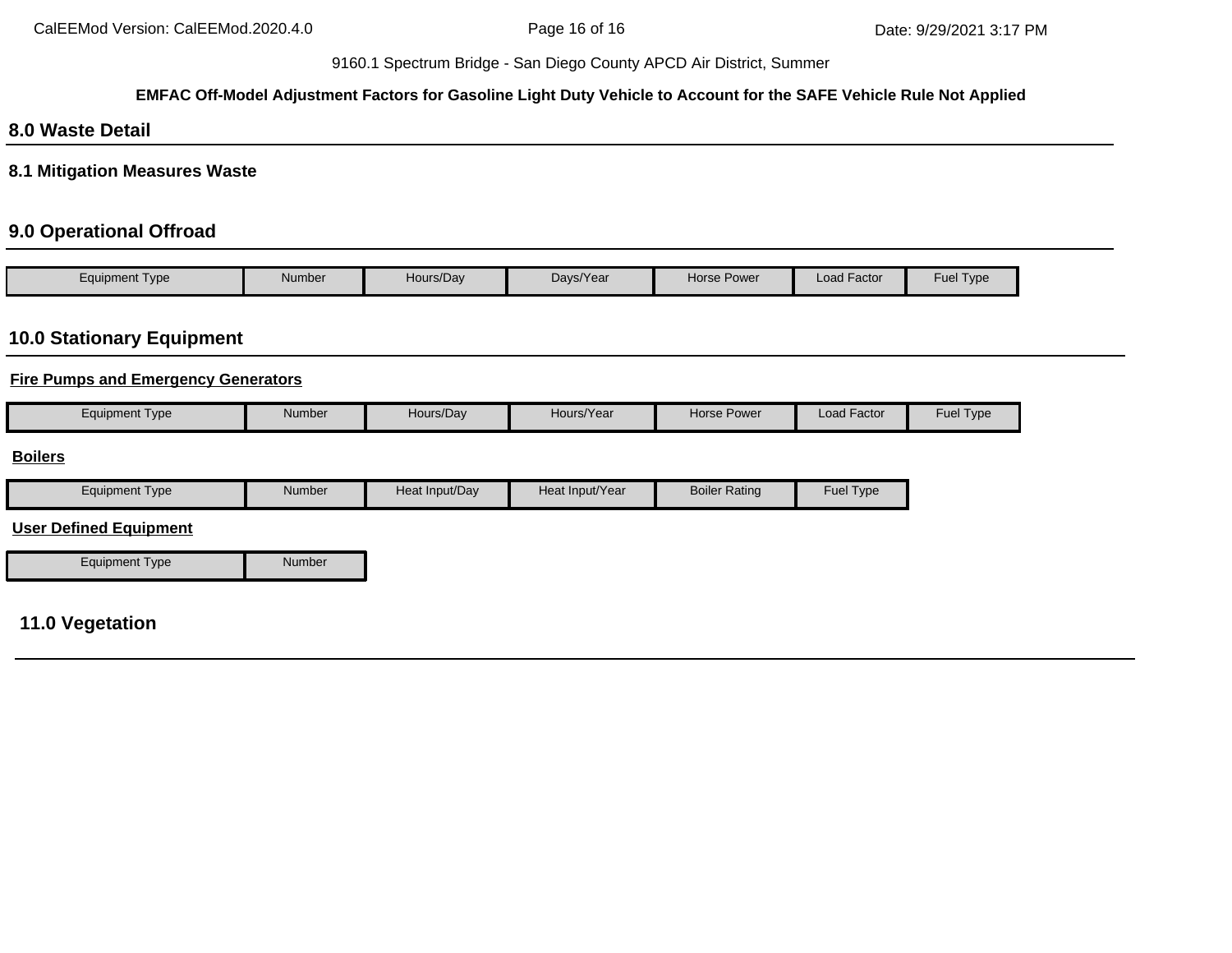**EMFAC Off-Model Adjustment Factors for Gasoline Light Duty Vehicle to Account for the SAFE Vehicle Rule Not Applied**

# **9160.1 Spectrum Bridge**

**San Diego County APCD Air District, Winter**

# **1.0 Project Characteristics**

#### **1.1 Land Usage**

| Land Uses                  | Size                                           | Metric | Lot Acreage | Floor Surface Area | Population |
|----------------------------|------------------------------------------------|--------|-------------|--------------------|------------|
| Other Non-Asphalt Surfaces | ר פר<br>ש.ט<br>the contract of the contract of | Acre   | ົ່<br>∪.∪∠  | 13,939.20          |            |

### **1.2 Other Project Characteristics**

| <b>Urbanization</b>               | Urban                    | Wind Speed (m/s)                  | 2.6   | <b>Precipitation Freg (Days)</b>        | 40    |
|-----------------------------------|--------------------------|-----------------------------------|-------|-----------------------------------------|-------|
| <b>Climate Zone</b>               | 13                       |                                   |       | <b>Operational Year</b>                 | 2022  |
| <b>Utility Company</b>            | San Diego Gas & Electric |                                   |       |                                         |       |
| <b>CO2</b> Intensity<br>(lb/MWhr) | 539.98                   | <b>CH4 Intensity</b><br>(lb/MWhr) | 0.033 | N <sub>2</sub> O Intensity<br>(lb/MWhr) | 0.004 |

## **1.3 User Entered Comments & Non-Default Data**

Project Characteristics -

Land Use -

Construction Phase - Nov 9, 2021 - Feb 20, 2022

Off-road Equipment - Equipment per Javier Velez - Crane, welding equipment, drills for the abutment 2 tractors/loaders/backhoes included for any clearing/minor grading

Trips and VMT - Per Javier Velez - 12 workers, bridge in 3 sections

| Table Name           | Column Name          | Default Value | <b>New Value</b> |
|----------------------|----------------------|---------------|------------------|
| tblConstructionPhase | <b>NumDays</b>       | 100.00        | 74.00            |
| tblConstructionPhase | PhaseEndDate         | 4/14/2022     | 2/18/2022        |
| tblConstructionPhase | PhaseStartDate       | 11/26/2021    | 11/9/2021        |
| tblOffRoadEquipment  | LoadFactor           | 0.50          | 0.50             |
| tblOffRoadEquipment  | OffRoadEquipmentType |               | Welders          |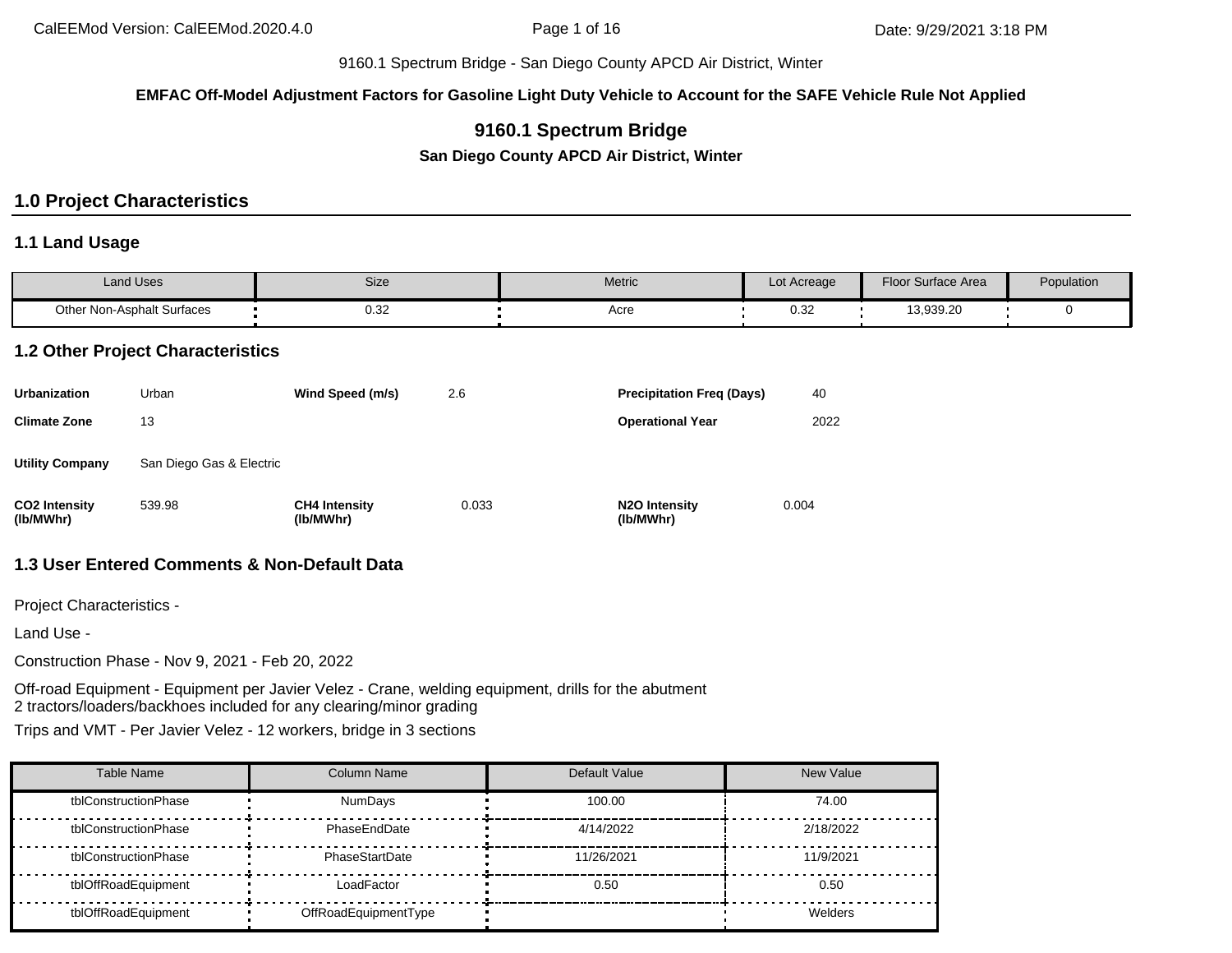### **EMFAC Off-Model Adjustment Factors for Gasoline Light Duty Vehicle to Account for the SAFE Vehicle Rule Not Applied**

| tblOffRoadEquipment | OffRoadEquipmentType       |      | Bore/Drill Rigs |
|---------------------|----------------------------|------|-----------------|
| tblOffRoadEquipment | OffRoadEquipmentUnitAmount | 2.00 | 0.00            |
| tblOffRoadEquipment | UsageHours                 | 4.00 | 8.00            |
| tblOffRoadEquipment | UsageHours                 | 6.00 | 0.00            |
| tblTripsAndVMT      | VendorTripNumber           | 2.00 | 6.00            |
| tblTripsAndVMT      | WorkerTripNumber           | 6.00 | 24.00           |

# **2.0 Emissions Summary**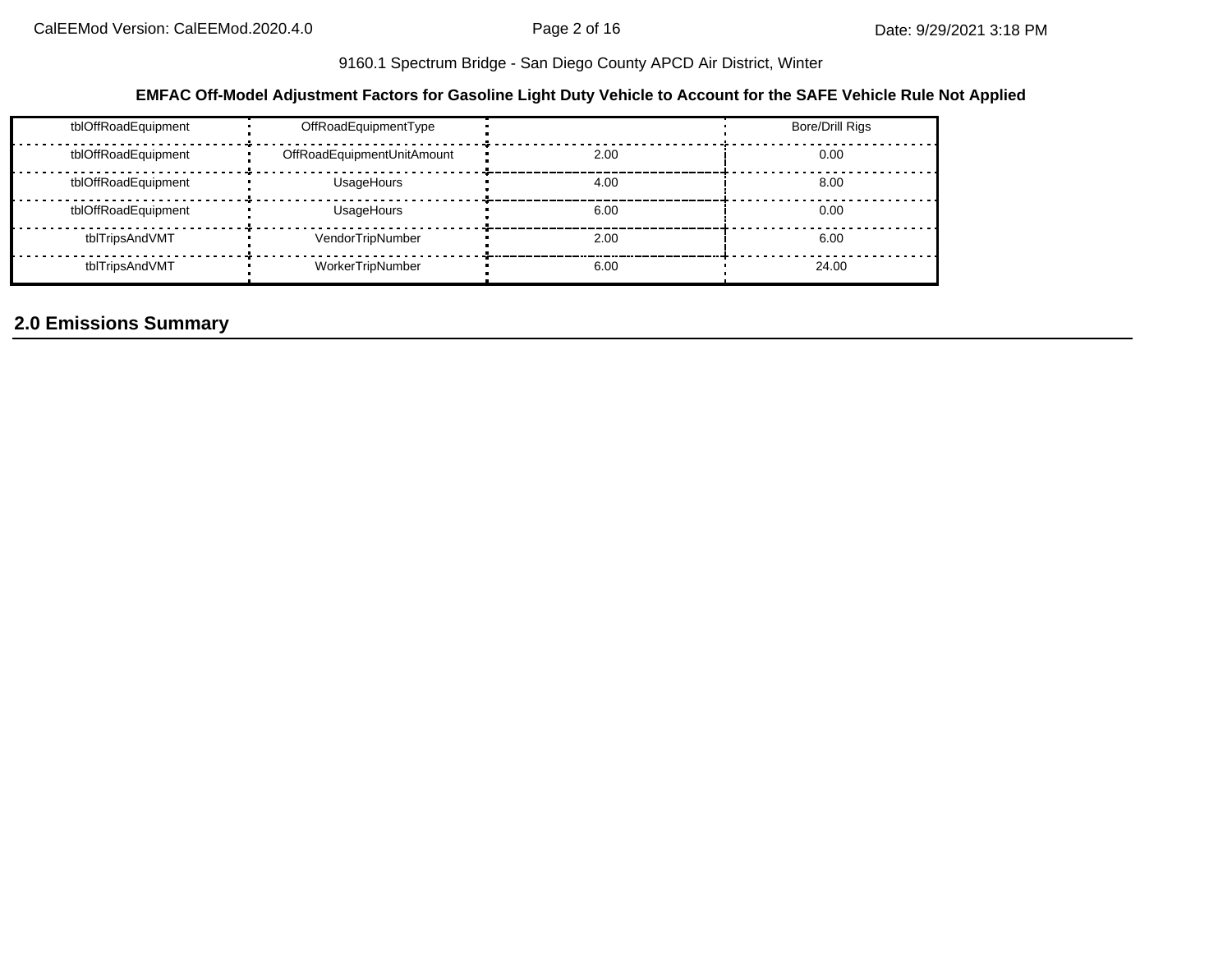## **EMFAC Off-Model Adjustment Factors for Gasoline Light Duty Vehicle to Account for the SAFE Vehicle Rule Not Applied**

# **2.1 Overall Construction (Maximum Daily Emission)**

**Unmitigated Construction**

|                | ROG    | <b>NO<sub>x</sub></b> | <b>CO</b> | SO <sub>2</sub> | Fugitive<br><b>PM10</b> | Exhaust<br><b>PM10</b> | <b>PM10</b><br>Total | Fugitive<br>PM2.5 | Exhaust<br>PM2.5 | PM2.5<br>Total |        | Bio- CO2 NBio- CO2 Total CO2 | CH <sub>4</sub> | <b>N2O</b> | CO <sub>2e</sub>      |
|----------------|--------|-----------------------|-----------|-----------------|-------------------------|------------------------|----------------------|-------------------|------------------|----------------|--------|------------------------------|-----------------|------------|-----------------------|
| Year           |        |                       |           |                 |                         | lb/day                 |                      |                   |                  |                |        | lb/day                       |                 |            |                       |
| 2021           | 2.6192 | 21.2109               | 18.3148 · | 0.0442          | 0.2378                  | 0.9090                 | .1468                | 0.0640            | 0.8602           | 0.9242         | 0.0000 | $4.142.568$ $4.142.568$      | 1.0869          | 0.0261     | $\cdot$ 4,177.526     |
| 2022           | 2.3488 | 18.3251               | 17.9534   | 0.0442          | 0.2378                  | 0.7604                 | 0.9982               | 0.0640            | 0.7201           | 0.7841         | 0.0000 | 4.137.269 4.137.269          | 1.0785          | 0.0251     | • 4.171.727           |
| <b>Maximum</b> | 2.6192 | 21.2109               | 18.3148   | 0.0442          | 0.2378                  | 0.9090                 | 1.1468               | 0.0640            | 0.8602           | 0.9242         | 0.0000 | 4,142.568 4,142.568          | 1.0869          | 0.0261     | 4,177.526<br>$\Omega$ |

### **Mitigated Construction**

|                   | <b>ROG</b> | <b>NO<sub>x</sub></b> | CO      | SO <sub>2</sub> | Fugitive<br><b>PM10</b> | Exhaust<br><b>PM10</b> | <b>PM10</b><br>Total | Fugitive<br>PM2.5 | Exhaust<br>PM2.5 | PM2.5<br>Total |        | Bio- CO2   NBio- CO2   Total CO2 |                     | CH <sub>4</sub> | <b>N2O</b> | CO <sub>2e</sub> |
|-------------------|------------|-----------------------|---------|-----------------|-------------------------|------------------------|----------------------|-------------------|------------------|----------------|--------|----------------------------------|---------------------|-----------------|------------|------------------|
| Year              |            |                       |         |                 |                         | lb/day                 |                      |                   |                  |                |        |                                  | lb/day              |                 |            |                  |
| 2021<br>          | 2.6192     | 21.2109               | 18.3148 | 0.0442          | 0.2378                  | 0.9090                 | 1.1468               | 0.0640            | 0.8602           | 0.9242         | 0.0000 | 4,142.568 4,142.568              |                     | 1.0869          | 0.0261     | .4,177.526       |
| 2022<br>$\bullet$ | 2.3488     | 18.3251               | 17.9534 | 0.0442          | 0.2378                  | 0.7604                 | 0.9982               | 0.0640            | 0.7201           | 0.7841         | 0.0000 | 4,137.269 4,137.269              |                     | 1.0785          | 0.0251     | $+4.171.727$     |
| <b>Maximum</b>    | 2.6192     | 21.2109               | 18.3148 | 0.0442          | 0.2378                  | 0.9090                 | 1.1468               | 0.0640            | 0.8602           | 0.9242         | 0.0000 |                                  | 4,142.568 4,142.568 | 1.0869          | 0.0261     | 4,177.526        |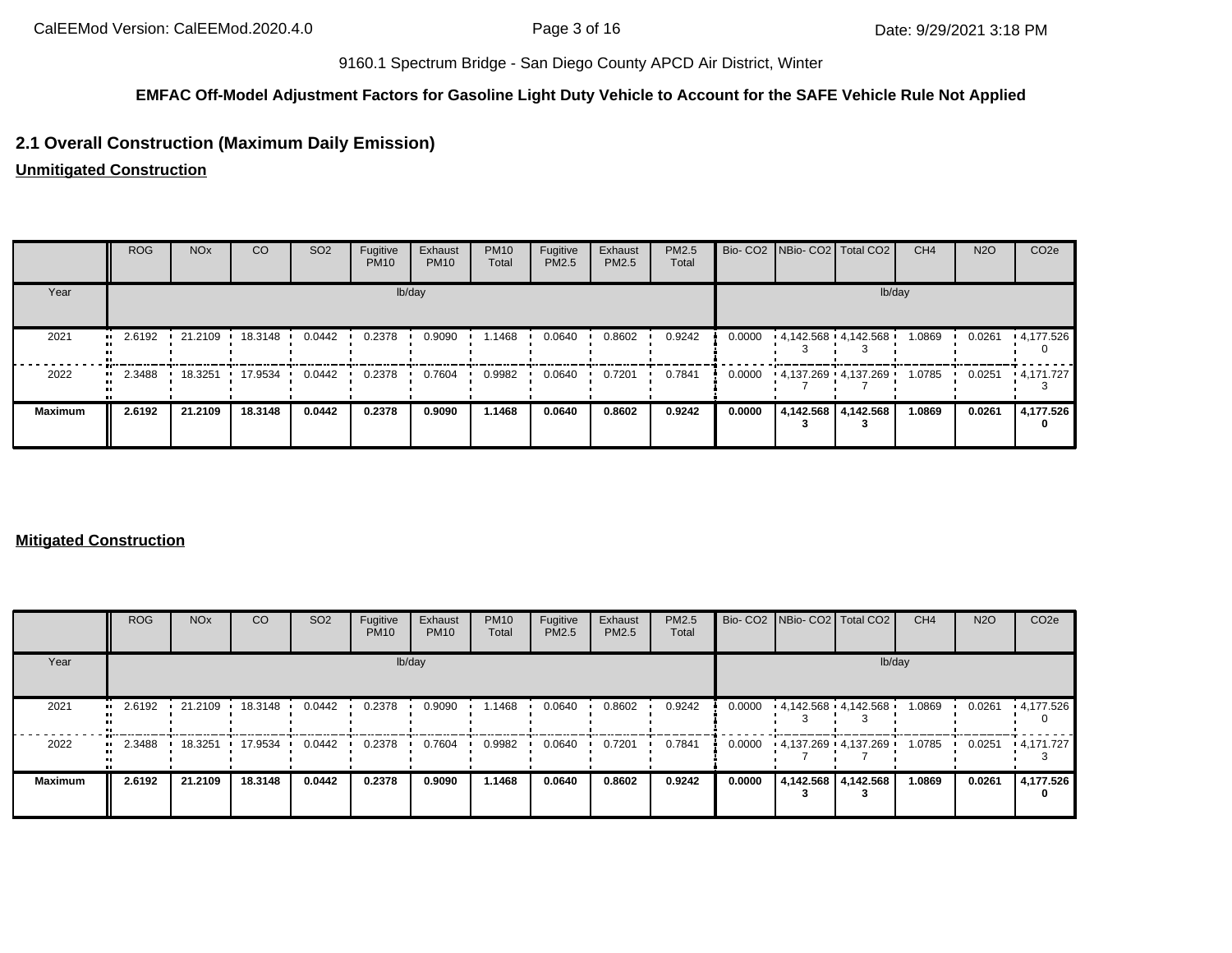### **EMFAC Off-Model Adjustment Factors for Gasoline Light Duty Vehicle to Account for the SAFE Vehicle Rule Not Applied**

|                      | <b>ROG</b> | <b>NO<sub>x</sub></b> | co   | <b>SO2</b> | <b>Fugitive</b><br><b>PM10</b> | <b>Exhaust</b><br><b>PM10</b> | <b>PM10</b><br><b>Total</b> | <b>Fugitive</b><br><b>PM2.5</b> | <b>Exhaust</b><br><b>PM2.5</b> | <b>PM2.5</b><br><b>Total</b> |      |      | Bio-CO2   NBio-CO2   Total CO2 | CH <sub>4</sub> | <b>N20</b> | CO <sub>2e</sub> |
|----------------------|------------|-----------------------|------|------------|--------------------------------|-------------------------------|-----------------------------|---------------------------------|--------------------------------|------------------------------|------|------|--------------------------------|-----------------|------------|------------------|
| Percent<br>Reduction | 0.00       | 0.00                  | 0.00 | 0.00       | 0.00                           | 0.00                          | 0.00                        | 0.00                            | 0.00                           | 0.00                         | 0.00 | 0.00 | 0.00                           | 0.00            | 0.00       | 0.00             |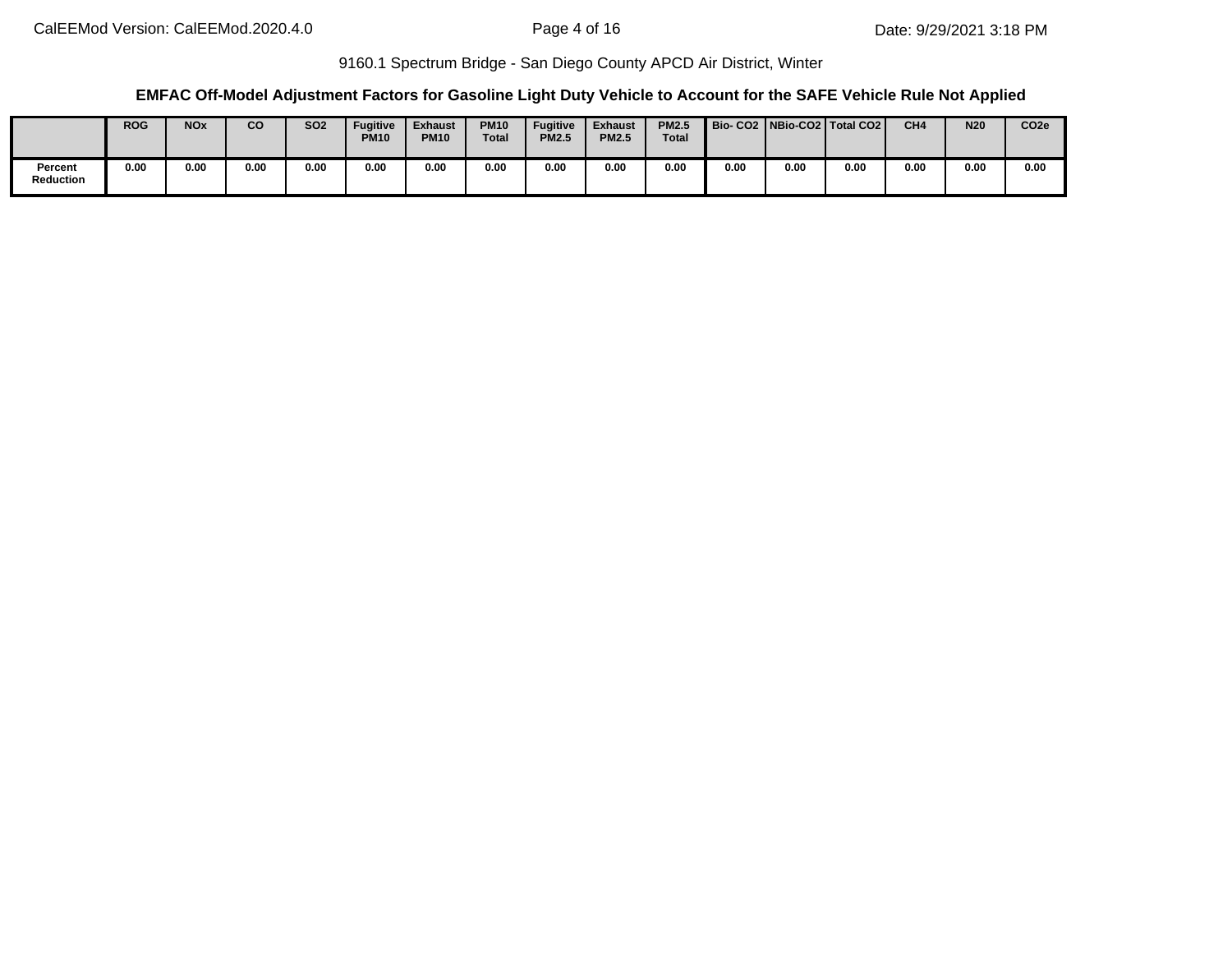## **EMFAC Off-Model Adjustment Factors for Gasoline Light Duty Vehicle to Account for the SAFE Vehicle Rule Not Applied**

# **2.2 Overall Operational**

# **Unmitigated Operational**

|          | <b>ROG</b>          | <b>NO<sub>x</sub></b> | CO              | SO <sub>2</sub> | Fugitive<br><b>PM10</b> | Exhaust<br><b>PM10</b> | <b>PM10</b><br>Total | Fugitive<br>PM2.5 | Exhaust<br>PM2.5 | PM2.5<br>Total | Bio- CO2   NBio- CO2   Total CO2 |                 | CH <sub>4</sub> | <b>N2O</b> | CO <sub>2e</sub> |
|----------|---------------------|-----------------------|-----------------|-----------------|-------------------------|------------------------|----------------------|-------------------|------------------|----------------|----------------------------------|-----------------|-----------------|------------|------------------|
| Category |                     |                       |                 |                 | lb/day                  |                        |                      |                   |                  |                |                                  | lb/day          |                 |            |                  |
| Area     | 7.5900e-<br><br>003 | 0.0000                | 3.0000e-<br>005 | 0.0000          |                         | 0.0000                 | 0.0000               |                   | 0.0000           | 0.0000         | 7.0000e-<br>005                  | 7.0000e-<br>005 | 0.0000          |            | 7.0000e-<br>005  |
| Energy   | 0.0000<br>ш.        | 0.0000                | 0.0000          | 0.0000          |                         | 0.0000                 | 0.0000               |                   | 0.0000           | 0.0000         | 0.0000                           | 0.0000          | 0.0000          | 0.0000     | 0.0000           |
| Mobile   | 0.0000<br>ш.        | 0.0000                | 0.0000          | 0.0000          | 0.0000                  | 0.0000                 | 0.0000               | 0.0000            | 0.0000           | 0.0000         | 0.0000                           | 0.0000          | 0.0000          | 0.0000     | 0.0000           |
| Total    | 7.5900e-<br>003     | 0.0000                | 3.0000e-<br>005 | 0.0000          | 0.0000                  | 0.0000                 | 0.0000               | 0.0000            | 0.0000           | 0.0000         | 7.0000e-<br>005                  | 7.0000e-<br>005 | 0.0000          | 0.0000     | 7.0000e-<br>005  |

#### **Mitigated Operational**

|              | <b>ROG</b>      | <b>NO<sub>x</sub></b> | CO              | SO <sub>2</sub> | Fugitive<br><b>PM10</b> | Exhaust<br><b>PM10</b> | <b>PM10</b><br>Total | Fugitive<br><b>PM2.5</b> | Exhaust<br>PM2.5 | PM2.5<br>Total | Bio- CO2 NBio- CO2 Total CO2 |                 | CH <sub>4</sub> | <b>N2O</b> | CO <sub>2</sub> e |
|--------------|-----------------|-----------------------|-----------------|-----------------|-------------------------|------------------------|----------------------|--------------------------|------------------|----------------|------------------------------|-----------------|-----------------|------------|-------------------|
| Category     |                 |                       |                 |                 |                         | lb/day                 |                      |                          |                  |                |                              | lb/day          |                 |            |                   |
| Area         | 7.5900e-<br>003 | 0.0000                | 3.0000e-<br>005 | 0.0000          |                         | 0.0000                 | 0.0000               |                          | 0.0000           | 0.0000         | 7.0000e-<br>005              | 7.0000e-<br>005 | 0.0000          |            | 7.0000e-<br>005   |
| Energy       | 0.0000          | 0.0000                | 0.0000          | 0.0000          |                         | 0.0000                 | 0.0000               |                          | 0.0000           | 0.0000         | 0.0000                       | 0.0000          | 0.0000          | 0.0000     | 0.0000            |
| Mobile       | 0.0000          | 0.0000                | 0.0000          | 0.0000          | 0.0000                  | 0.0000                 | 0.0000               | 0.0000                   | 0.0000           | 0.0000         | 0.0000                       | 0.0000          | 0.0000          | 0.0000     | 0.0000            |
| <b>Total</b> | 7.5900e-<br>003 | 0.0000                | 3.0000e-<br>005 | 0.0000          | 0.0000                  | 0.0000                 | 0.0000               | 0.0000                   | 0.0000           | 0.0000         | 7.0000e-<br>005              | 7.0000e-<br>005 | 0.0000          | 0.0000     | 7.0000e-<br>005   |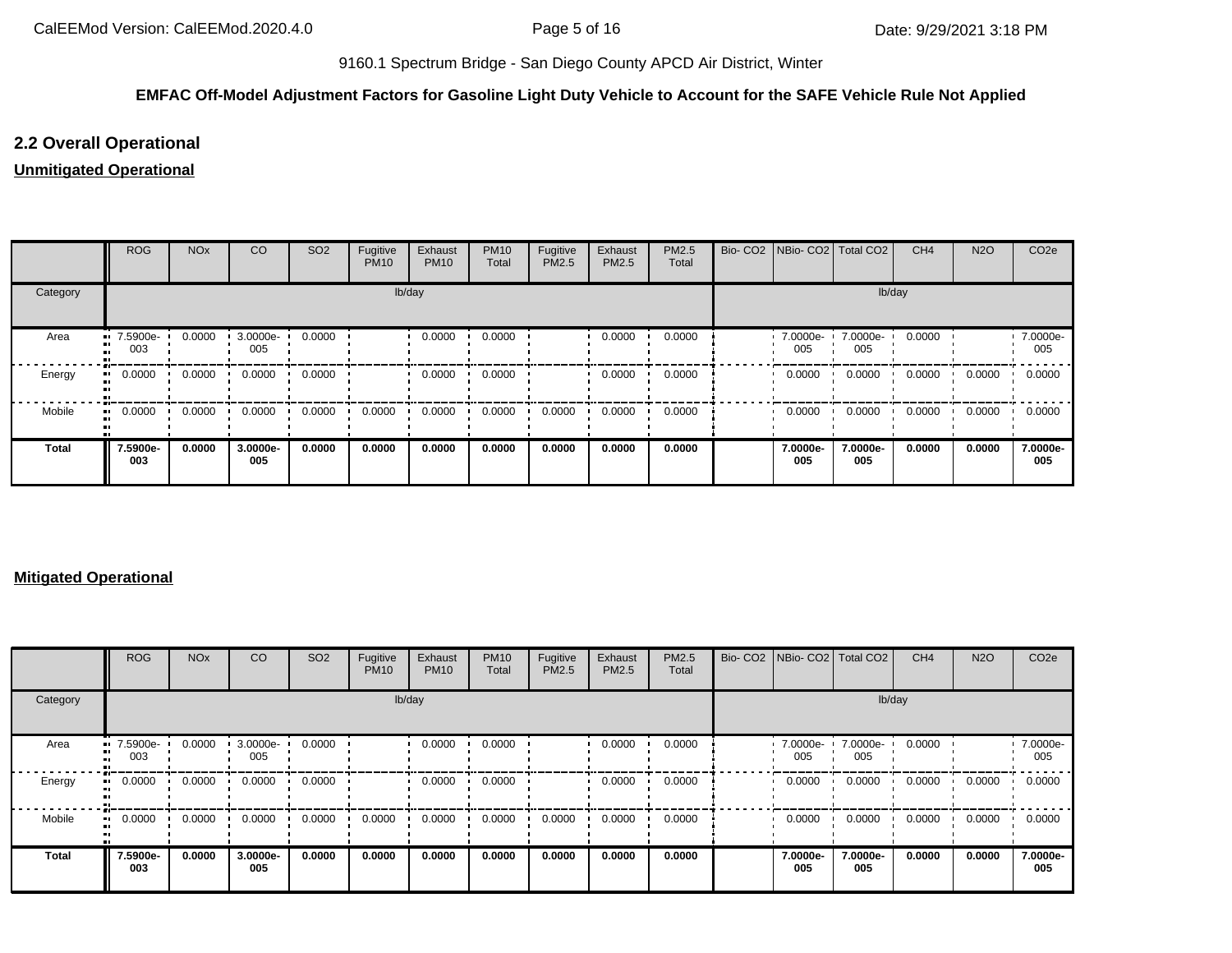#### **EMFAC Off-Model Adjustment Factors for Gasoline Light Duty Vehicle to Account for the SAFE Vehicle Rule Not Applied**

|                             | <b>ROG</b> | <b>NOx</b> | CO   | SO <sub>2</sub> | <b>Fugitive</b><br><b>PM10</b> | <b>Exhaust</b><br><b>PM10</b> | <b>PM10</b><br><b>Total</b> | <b>Fugitive</b><br><b>PM2.5</b> | <b>Exhaust</b><br><b>PM2.5</b> | <b>PM2.5</b><br><b>Total</b> |      | Bio- CO2   NBio-CO2   Total CO2 |      | CH <sub>4</sub> | <b>N20</b> | CO <sub>2e</sub> |
|-----------------------------|------------|------------|------|-----------------|--------------------------------|-------------------------------|-----------------------------|---------------------------------|--------------------------------|------------------------------|------|---------------------------------|------|-----------------|------------|------------------|
| Percent<br><b>Reduction</b> | 0.00       | 0.00       | 0.00 | 0.00            | 0.00                           | 0.00                          | 0.00                        | 0.00                            | 0.00                           | 0.00                         | 0.00 | 0.00                            | 0.00 | 0.00            | 0.00       | 0.00             |

# **3.0 Construction Detail**

#### **Construction Phase**

| Phase<br><b>Number</b> | <b>Phase Name</b>            | Phase Type                   | <b>Start Date</b> | <b>End Date</b> | Week | Num Days Num Days | <b>Phase Description</b> |
|------------------------|------------------------------|------------------------------|-------------------|-----------------|------|-------------------|--------------------------|
|                        | <b>Building Construction</b> | <b>Building Construction</b> | 11/9/2021         | $-2/18/2022$    | ∽    | 74.               |                          |

**Acres of Grading (Site Preparation Phase): 0**

**Acres of Grading (Grading Phase): 0**

**Acres of Paving: 0.32**

**Residential Indoor: 0; Residential Outdoor: 0; Non-Residential Indoor: 0; Non-Residential Outdoor: 0; Striped Parking Area: 0 (Architectural Coating – sqft)**

#### **OffRoad Equipment**

| <b>Phase Name</b>            | <b>Offroad Equipment Type</b> | Amount | <b>Usage Hours</b> | Horse Power | Load Factor |
|------------------------------|-------------------------------|--------|--------------------|-------------|-------------|
| Building Construction        | · Welders                     |        | $8.00 \div$        | 46          | 0.45        |
| <b>Building Construction</b> | Bore/Drill Rigs               |        | $8.00 \div$        | 221:        | 0.50        |
| Building Construction        | •Cranes                       |        | $8.00 \cdot$       | 231         | 0.29        |
| <b>Building Construction</b> | ▪Forklifts                    |        | $0.00 \cdot$       | 89          | 0.20        |
| Building Construction        | •Tractors/Loaders/Backhoes    |        | 8.00               | 97          | 0.37        |

#### **Trips and VMT**

| <b>Phase Name</b>              | <b>Offroad Equipment</b><br>Count | <b>Worker Trip</b><br>Number | Vendor Trip Hauling Trip<br>Number | Number       | <b>Worker Trip</b><br>Length | <b>Vendor Trip</b><br>∟ength | Hauling Trip<br>Length | Worker Vehicle<br>Class | Vendor         | Hauling<br>Vehicle Class Vehicle Class |
|--------------------------------|-----------------------------------|------------------------------|------------------------------------|--------------|------------------------------|------------------------------|------------------------|-------------------------|----------------|----------------------------------------|
| <b>Building Construction •</b> |                                   | $24.00 \cdot$                | $6.00 \cdot$                       | $0.00 \cdot$ | 10.80                        | $7.30 -$                     |                        | 20.00 LD Mix            | <b>HDT Mix</b> | <b>HHDT</b>                            |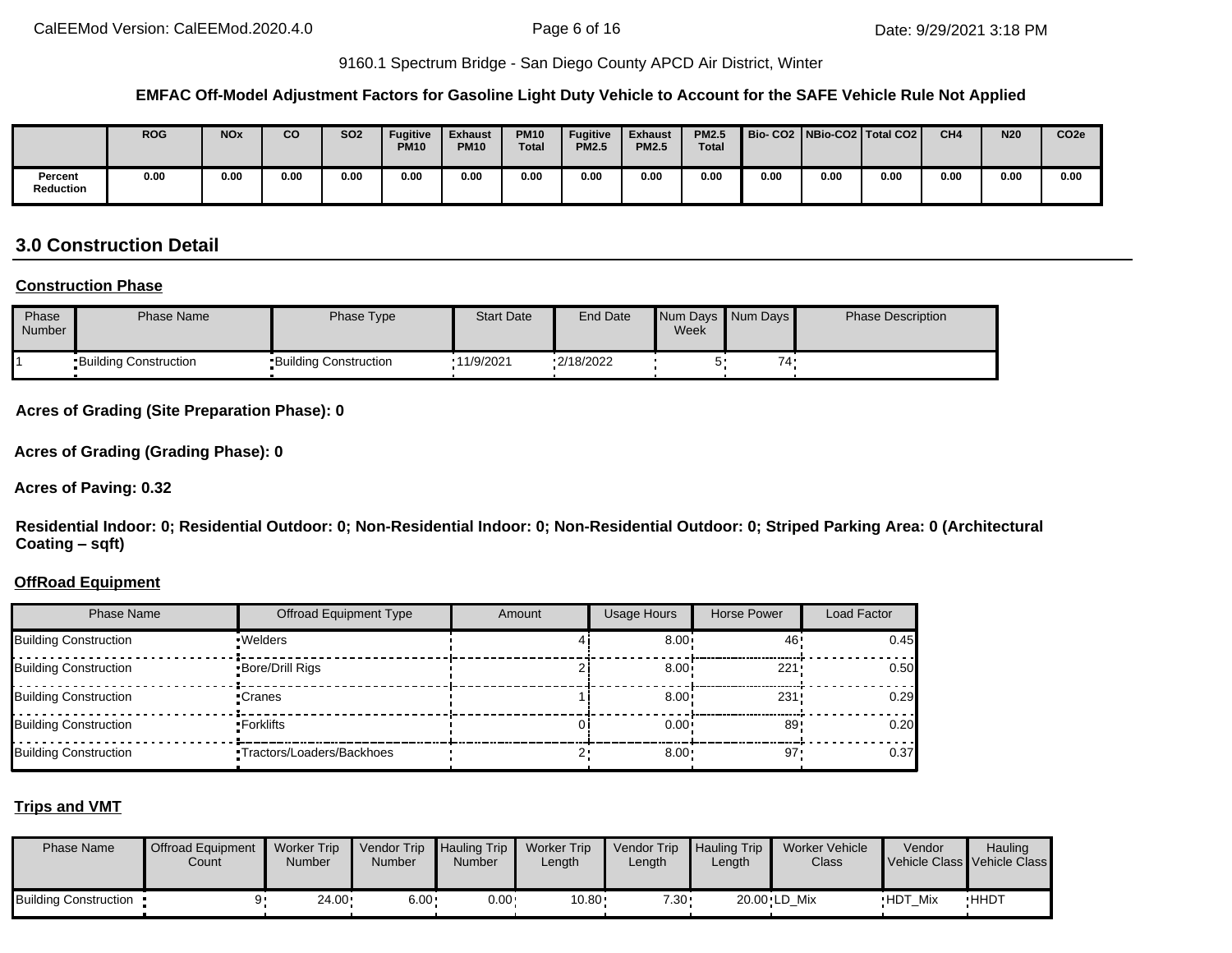#### **EMFAC Off-Model Adjustment Factors for Gasoline Light Duty Vehicle to Account for the SAFE Vehicle Rule Not Applied**

## **3.1 Mitigation Measures Construction**

## **3.2 Building Construction - 2021**

## **Unmitigated Construction On-Site**

|          | <b>ROG</b> | <b>NO<sub>x</sub></b> | CO                | SO <sub>2</sub>  | Fugitive<br><b>PM10</b> | Exhaust<br><b>PM10</b> | <b>PM10</b><br>Total | Fugitive<br>PM2.5 | Exhaust<br><b>PM2.5</b> | <b>PM2.5</b><br>Total |  | Bio- CO2 NBio- CO2 Total CO2 | CH <sub>4</sub> | <b>N2O</b> | CO <sub>2e</sub> |
|----------|------------|-----------------------|-------------------|------------------|-------------------------|------------------------|----------------------|-------------------|-------------------------|-----------------------|--|------------------------------|-----------------|------------|------------------|
| Category |            | lb/day                |                   |                  |                         |                        |                      |                   |                         |                       |  |                              | lb/day          |            |                  |
| Off-Road | 2.5170     |                       | 20.7523 17.5473 1 | $0.0412$ $\cdot$ |                         | 0.9011                 | 0.9011               |                   | 0.8527                  | 0.8527                |  | $-3,823.695$ $-3,823.695$    | 1.0763          |            | $-3,850.603$     |
| Total    | 2.5170     | 20.7523               | 17.5473           | 0.0412           |                         | 0.9011                 | 0.9011               |                   | 0.8527                  | 0.8527                |  | 3,823.695 3,823.695          | 1.0763          |            | 3,850.603        |

#### **Unmitigated Construction Off-Site**

|                     | <b>ROG</b> | <b>NO<sub>x</sub></b> | CO     | SO <sub>2</sub> | Fugitive<br><b>PM10</b> | Exhaust<br><b>PM10</b> | <b>PM10</b><br>Total | Fugitive<br>PM2.5 | Exhaust<br>PM2.5 | PM2.5<br>Total | Bio- CO2   NBio- CO2   Total CO2 |          | CH <sub>4</sub>    | <b>N2O</b>               | CO <sub>2e</sub> |
|---------------------|------------|-----------------------|--------|-----------------|-------------------------|------------------------|----------------------|-------------------|------------------|----------------|----------------------------------|----------|--------------------|--------------------------|------------------|
| Category            |            |                       |        |                 |                         | lb/day                 |                      |                   |                  |                |                                  | lb/day   |                    |                          |                  |
| Hauling<br>ш.       | 0.0000     | 0.0000                | 0.0000 | 0.0000          | 0.0000                  | 0.0000                 | 0.0000               | 0.0000            | 0.0000           | 0.0000         | 0.0000                           | 0.0000   | 0.0000             | 0.0000                   | 0.0000           |
| Vendor<br>$\bullet$ | 0.0213     | 0.4010                | 0.1304 | 1.3200e-<br>003 | 0.0406                  | 6.7500e-<br>003        | 0.0474               | 0.0117            | 6.4600e-<br>003  | 0.0182         | $141.6863$ 141.6863              |          | 4.4400e-<br>003    | 0.0206                   | 147.9408         |
| Worker<br>ш.        | 0.0808     | 0.0576                | 0.6372 | -.7500e<br>003  | 0.1972                  | 1.1800e-<br>003        | 0.1983               | 0.0523            | -0900e.<br>003   | 0.0534         | $177.1867$ 177.1867              |          | $6.1400e -$<br>003 | 5.5100e- 178.9820<br>003 |                  |
| <b>Total</b>        | 0.1022     | 0.4586                | 0.7676 | 3.0700e-<br>003 | 0.2378                  | 7.9300e-<br>003        | 0.2457               | 0.0640            | 7.5500e-<br>003  | 0.0715         | 318,8730                         | 318.8730 | 0.0106             | 0.0261                   | 326.9228         |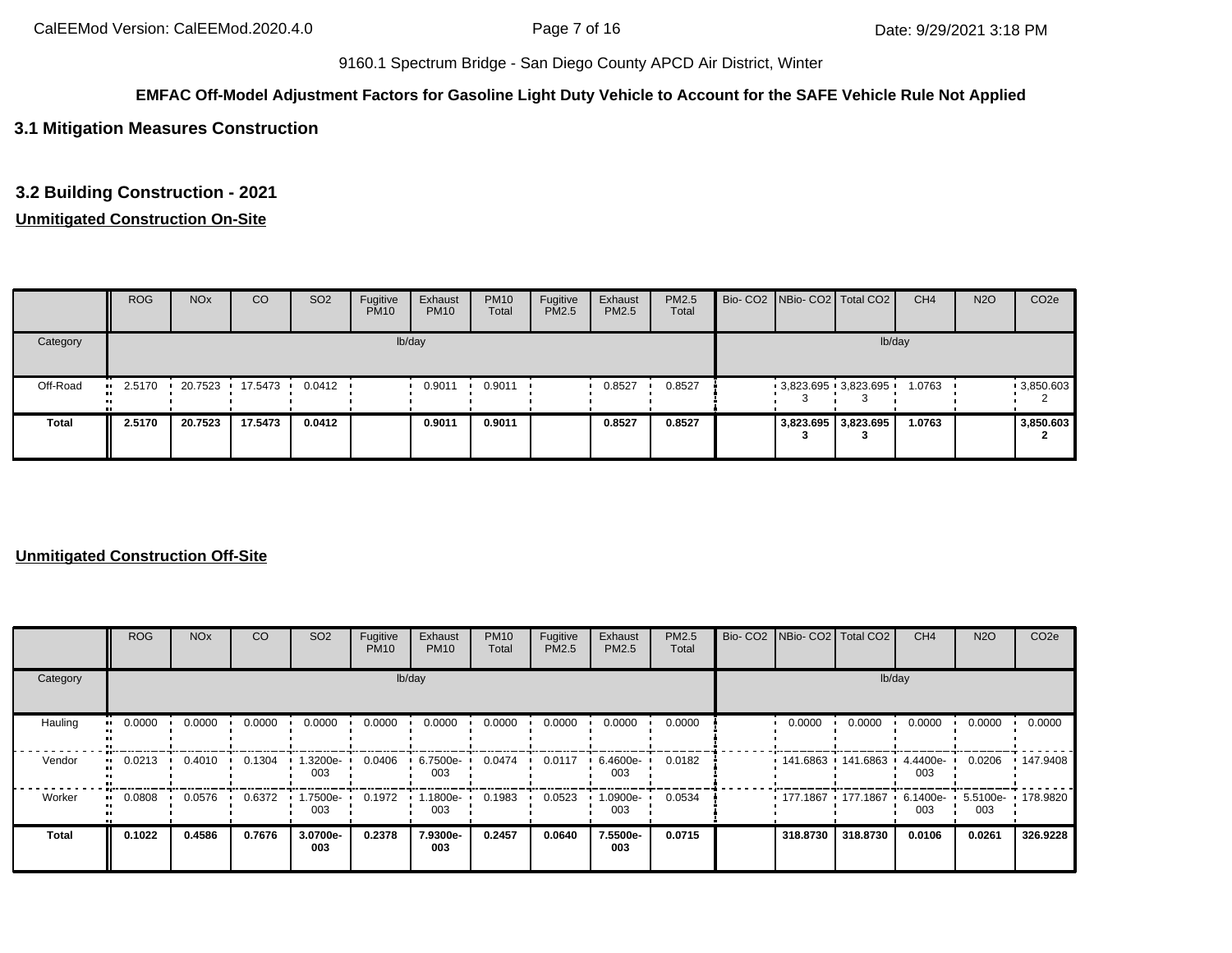## **EMFAC Off-Model Adjustment Factors for Gasoline Light Duty Vehicle to Account for the SAFE Vehicle Rule Not Applied**

# **3.2 Building Construction - 2021**

# **Mitigated Construction On-Site**

|              | <b>ROG</b> | <b>NO<sub>x</sub></b> | CO                | SO <sub>2</sub>  | Fugitive<br><b>PM10</b> | Exhaust<br><b>PM10</b> | <b>PM10</b><br>Total | Fugitive<br>PM2.5 | Exhaust<br>PM2.5 | PM2.5<br>Total |        | Bio- CO2 NBio- CO2 Total CO2 | CH <sub>4</sub> | <b>N2O</b> | CO <sub>2e</sub> |
|--------------|------------|-----------------------|-------------------|------------------|-------------------------|------------------------|----------------------|-------------------|------------------|----------------|--------|------------------------------|-----------------|------------|------------------|
| Category     |            |                       |                   |                  |                         | lb/day                 |                      |                   |                  |                |        | lb/day                       |                 |            |                  |
| Off-Road     | 2.5170<br> |                       | 20.7523 17.5473 1 | $0.0412$ $\cdot$ |                         | 0.9011                 | 0.9011               |                   | 0.8527           | 0.8527         | 0.0000 | 3,823.695 3,823.695          | 1.0763          |            | 9,850.603        |
| <b>Total</b> | 2.5170     | 20.7523               | 17.5473           | 0.0412           |                         | 0.9011                 | 0.9011               |                   | 0.8527           | 0.8527         | 0.0000 | 3,823.695 3,823.695          | 1.0763          |            | 3,850.603        |

#### **Mitigated Construction Off-Site**

|                        | <b>ROG</b>          | <b>NO<sub>x</sub></b> | CO     | SO <sub>2</sub> | Fugitive<br><b>PM10</b> | Exhaust<br><b>PM10</b> | <b>PM10</b><br>Total | Fugitive<br>PM2.5 | Exhaust<br>PM2.5 | PM2.5<br>Total | Bio- CO2 NBio- CO2 Total CO2 |          | CH <sub>4</sub>    | <b>N2O</b>               | CO <sub>2e</sub> |
|------------------------|---------------------|-----------------------|--------|-----------------|-------------------------|------------------------|----------------------|-------------------|------------------|----------------|------------------------------|----------|--------------------|--------------------------|------------------|
| Category               |                     |                       |        |                 |                         | lb/day                 |                      |                   |                  |                |                              | lb/day   |                    |                          |                  |
| Hauling                | 0.0000<br>$\bullet$ | 0.0000                | 0.0000 | 0.0000          | 0.0000                  | 0.0000                 | 0.0000               | 0.0000            | 0.0000           | 0.0000         | 0.0000                       | 0.0000   | 0.0000             | 0.0000                   | 0.0000           |
| Vendor<br>$\mathbf{u}$ | 0.0213              | 0.4010                | 0.1304 | 1.3200e-<br>003 | 0.0406                  | 6.7500e-<br>003        | 0.0474               | 0.0117            | 6.4600e-<br>003  | 0.0182         | 141.6863 141.6863            |          | 4.4400e-<br>003    | 0.0206                   | Ⅰ 147.9408       |
| Worker<br>$\bullet$    | 0.0808              | 0.0576                | 0.6372 | 1.7500e-<br>003 | 0.1972                  | 1.1800e-<br>003        | 0.1983               | 0.0523            | .0900e-<br>003   | 0.0534         | 177.1867 177.1867 1          |          | $6.1400e -$<br>003 | 5.5100e- 178.9820<br>003 |                  |
| <b>Total</b>           | 0.1022              | 0.4586                | 0.7676 | 3.0700e-<br>003 | 0.2378                  | 7.9300e-<br>003        | 0.2457               | 0.0640            | 7.5500e-<br>003  | 0.0715         | 318,8730                     | 318,8730 | 0.0106             | 0.0261                   | 326.9228         |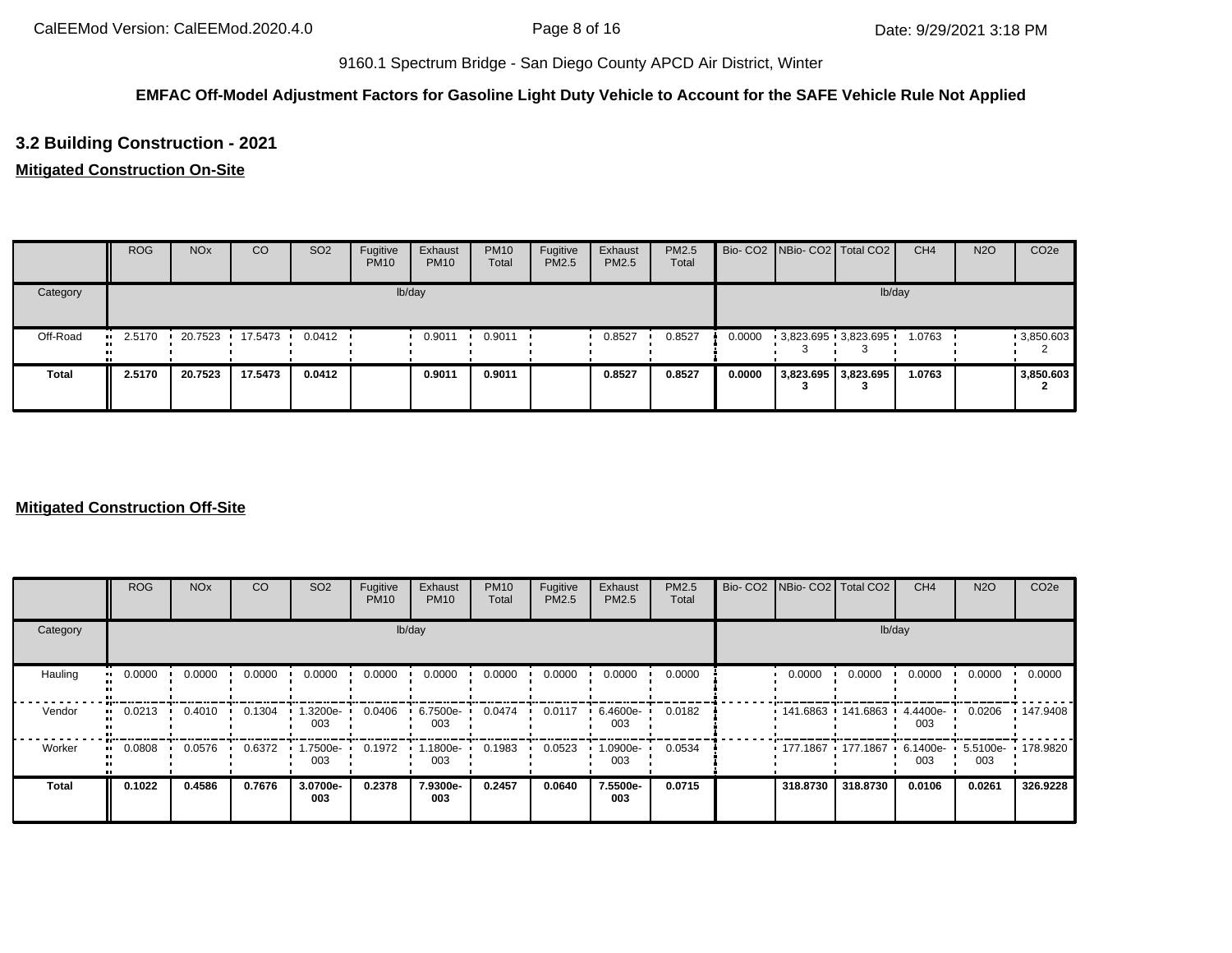## **EMFAC Off-Model Adjustment Factors for Gasoline Light Duty Vehicle to Account for the SAFE Vehicle Rule Not Applied**

# **3.2 Building Construction - 2022**

# **Unmitigated Construction On-Site**

|              | <b>ROG</b> | <b>NO<sub>x</sub></b> | CO      | SO <sub>2</sub> | Fugitive<br><b>PM10</b> | Exhaust<br><b>PM10</b> | <b>PM10</b><br>Total | Fugitive<br>PM2.5 | Exhaust<br><b>PM2.5</b> | <b>PM2.5</b><br>Total |  | Bio- CO2 NBio- CO2 Total CO2 | CH <sub>4</sub> | <b>N2O</b> | CO <sub>2e</sub> |
|--------------|------------|-----------------------|---------|-----------------|-------------------------|------------------------|----------------------|-------------------|-------------------------|-----------------------|--|------------------------------|-----------------|------------|------------------|
| Category     |            |                       |         |                 |                         | lb/day                 |                      |                   |                         |                       |  | lb/day                       |                 |            |                  |
| Off-Road     | 2.2598<br> | 17.9427               | 17.2542 | 0.0412          |                         | 0.7558                 | 0.7558               |                   | 0.7157                  | 0.7157                |  | $3,827.476$ 3,827.476        | 1.0688          |            | .3,854.195       |
| <b>Total</b> | 2.2598     | 17.9427               | 17.2542 | 0.0412          |                         | 0.7558                 | 0.7558               |                   | 0.7157                  | 0.7157                |  | 3,827.476 3,827.476          | 1.0688          |            | 3,854.195<br>o   |

### **Unmitigated Construction Off-Site**

|                        | <b>ROG</b>                 | <b>NO<sub>x</sub></b> | CO     | SO <sub>2</sub> | Fugitive<br><b>PM10</b> | Exhaust<br><b>PM10</b> | <b>PM10</b><br>Total | Fugitive<br>PM2.5 | Exhaust<br>PM2.5 | PM2.5<br>Total | Bio- CO2 NBio- CO2 Total CO2 |          | CH <sub>4</sub>    | <b>N2O</b>               | CO <sub>2e</sub> |
|------------------------|----------------------------|-----------------------|--------|-----------------|-------------------------|------------------------|----------------------|-------------------|------------------|----------------|------------------------------|----------|--------------------|--------------------------|------------------|
| Category               |                            |                       |        |                 |                         | lb/day                 |                      |                   |                  |                |                              | lb/day   |                    |                          |                  |
| Hauling                | 0.0000<br>$\bullet\bullet$ | 0.0000                | 0.0000 | 0.0000          | 0.0000                  | 0.0000                 | 0.0000               | 0.0000            | 0.0000           | 0.0000         | 0.0000                       | 0.0000   | 0.0000             | 0.0000                   | 0.0000           |
| Vendor<br>$\mathbf{u}$ | 0.0133                     | 0.3311                | 0.1100 | 1.2800e-<br>003 | 0.0406                  | 3.4800e-<br>003        | 0.0441               | 0.0117            | 3.3300e-<br>003  | 0.0150         | 137.9662 137.9662            |          | 4.1800e-<br>003    | 0.0200                   | 144.0436         |
| Worker<br>$\bullet$    | 0.0758                     | 0.0513                | 0.5892 | 1.7000e-<br>003 | 0.1972                  | $1.1100e-$<br>003      | 0.1983               | 0.0523            | .0300e-<br>003   | 0.0533         | 171.8271 171.8271            |          | $5.5800e -$<br>003 | 5.1000e- 173.4878<br>003 |                  |
| <b>Total</b>           | 0.0890                     | 0.3824                | 0.6992 | 2.9800e-<br>003 | 0.2378                  | 4.5900e-<br>003        | 0.2424               | 0.0640            | 4.3600e-<br>003  | 0.0684         | 309.7933                     | 309.7933 | 9.7600e-<br>003    | 0.0251                   | 317.5315         |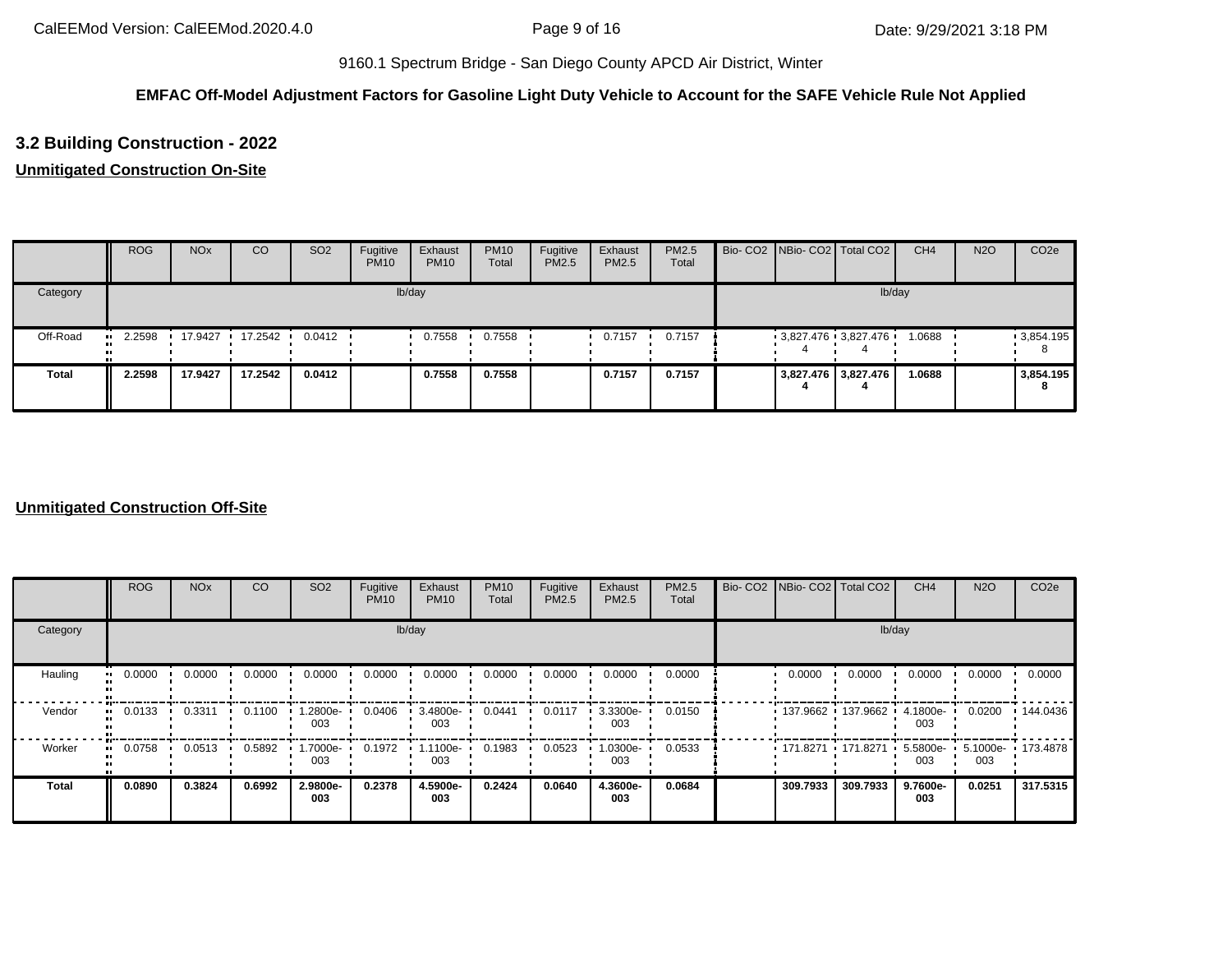## **EMFAC Off-Model Adjustment Factors for Gasoline Light Duty Vehicle to Account for the SAFE Vehicle Rule Not Applied**

# **3.2 Building Construction - 2022**

# **Mitigated Construction On-Site**

|          | <b>ROG</b> | <b>NO<sub>x</sub></b> | CO                  | SO <sub>2</sub>  | Fugitive<br><b>PM10</b> | Exhaust<br><b>PM10</b> | <b>PM10</b><br>Total | Fugitive<br>PM2.5 | Exhaust<br>PM2.5 | PM2.5<br>Total |        | Bio- CO2 NBio- CO2 Total CO2 | CH <sub>4</sub> | <b>N2O</b> | CO <sub>2e</sub> |
|----------|------------|-----------------------|---------------------|------------------|-------------------------|------------------------|----------------------|-------------------|------------------|----------------|--------|------------------------------|-----------------|------------|------------------|
| Category |            |                       |                     |                  |                         | lb/day                 |                      |                   |                  |                |        |                              | lb/day          |            |                  |
| Off-Road | 2.2598<br> |                       | $17.9427$ $17.2542$ | $0.0412$ $\cdot$ |                         | 0.7558                 | 0.7558               |                   | 0.7157           | 0.7157         | 0.0000 | 3,827.476 3,827.476          | 1.0688          |            | 9,854.195        |
| Total    | 2.2598     | 17.9427               | 17.2542             | 0.0412           |                         | 0.7558                 | 0.7558               |                   | 0.7157           | 0.7157         | 0.0000 | 3,827.476 3,827.476          | 1.0688          |            | 3,854.195<br>8   |

#### **Mitigated Construction Off-Site**

|                             | <b>ROG</b> | <b>NO<sub>x</sub></b> | CO     | SO <sub>2</sub> | Fugitive<br><b>PM10</b> | Exhaust<br><b>PM10</b> | <b>PM10</b><br>Total | Fugitive<br>PM2.5 | Exhaust<br>PM2.5 | PM2.5<br>Total | Bio- CO2   NBio- CO2   Total CO2 |          | CH <sub>4</sub>    | <b>N2O</b> | CO <sub>2e</sub>  |
|-----------------------------|------------|-----------------------|--------|-----------------|-------------------------|------------------------|----------------------|-------------------|------------------|----------------|----------------------------------|----------|--------------------|------------|-------------------|
| Category                    |            |                       |        |                 |                         | lb/day                 |                      |                   |                  |                |                                  | lb/day   |                    |            |                   |
| Hauling<br>$\bullet\bullet$ | 0.0000     | 0.0000                | 0.0000 | 0.0000          | 0.0000                  | 0.0000                 | 0.0000               | 0.0000            | 0.0000           | 0.0000         | 0.0000                           | 0.0000   | 0.0000             | 0.0000     | 0.0000            |
| Vendor<br>$\mathbf{u}$      | 0.0133     | 0.3311                | 0.1100 | 1.2800e-<br>003 | 0.0406                  | 3.4800e-<br>003        | 0.0441               | 0.0117            | 3.3300e-<br>003  | 0.0150         | 137.9662 137.9662                |          | 4.1800e-<br>003    | 0.0200     | 144.0436          |
| Worker<br>$\bullet$         | 0.0758     | 0.0513                | 0.5892 | 1.7000e-<br>003 | 0.1972                  | 1.1100e-<br>003        | 0.1983               | 0.0523            | .0300e-<br>003   | 0.0533         | $171.8271$ 171.8271              |          | $5.5800e -$<br>003 | 003        | 5.1000e- 173.4878 |
| <b>Total</b>                | 0.0890     | 0.3824                | 0.6992 | 2.9800e-<br>003 | 0.2378                  | 4.5900e-<br>003        | 0.2424               | 0.0640            | 4.3600e-<br>003  | 0.0684         | 309.7933                         | 309.7933 | 9.7600e-<br>003    | 0.0251     | 317.5315          |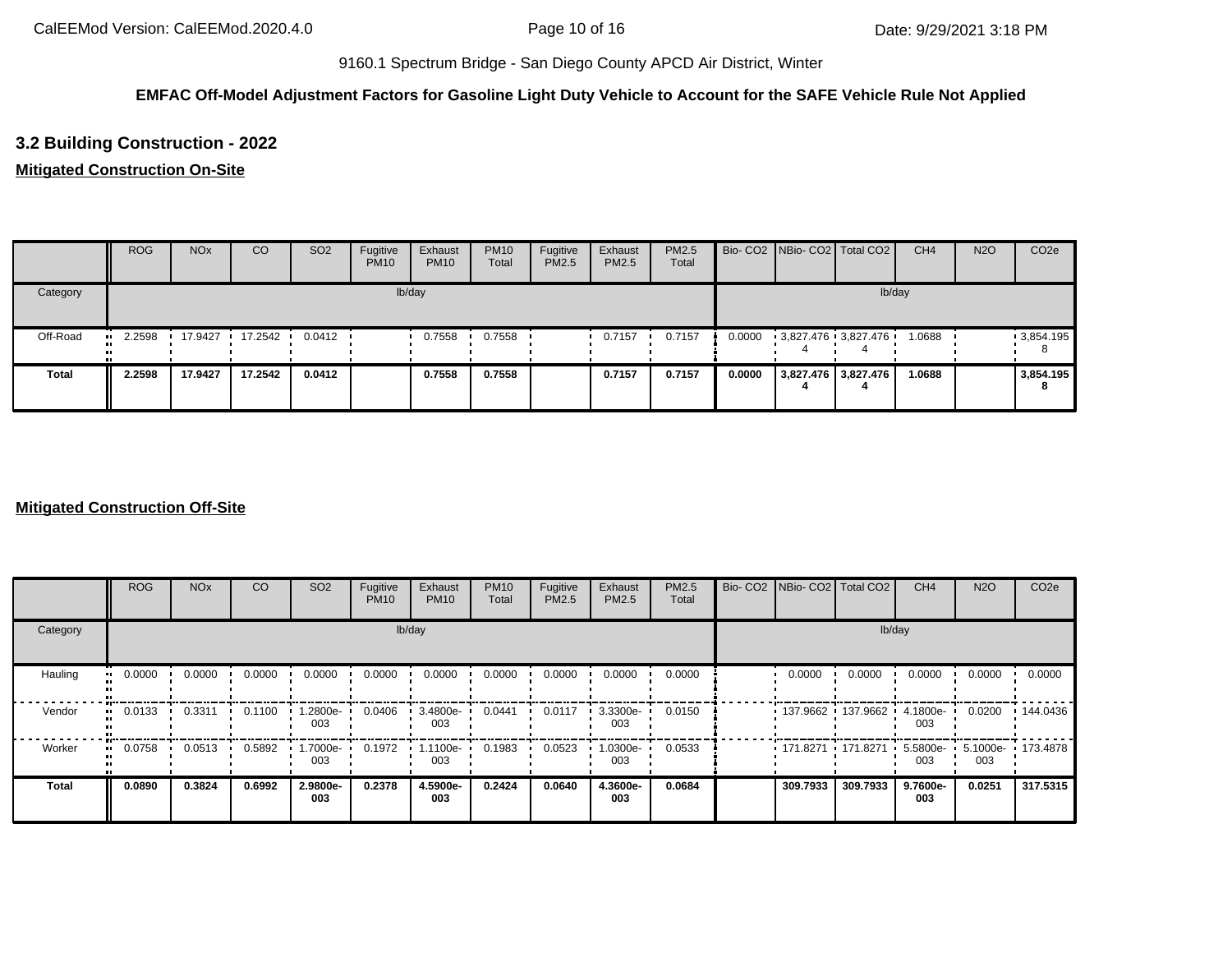#### **EMFAC Off-Model Adjustment Factors for Gasoline Light Duty Vehicle to Account for the SAFE Vehicle Rule Not Applied**

# **4.0 Operational Detail - Mobile**

### **4.1 Mitigation Measures Mobile**

|             | <b>ROG</b>           | <b>NO<sub>x</sub></b> | CO              | SO <sub>2</sub> | Fugitive<br><b>PM10</b> | Exhaust<br><b>PM10</b> | <b>PM10</b><br>Total | Fugitive<br><b>PM2.5</b> | Exhaust<br><b>PM2.5</b> | <b>PM2.5</b><br>Total |        | Bio- CO2 NBio- CO2   Total CO2 | CH <sub>4</sub> | <b>N2O</b> | CO <sub>2e</sub> |
|-------------|----------------------|-----------------------|-----------------|-----------------|-------------------------|------------------------|----------------------|--------------------------|-------------------------|-----------------------|--------|--------------------------------|-----------------|------------|------------------|
| Category    |                      |                       |                 |                 |                         | lb/day                 |                      |                          |                         |                       |        |                                | lb/day          |            |                  |
| Mitigated   | 0.0000<br><b>ALC</b> | 0.0000                | 0.0000          | 0.0000          | 0.0000                  | 0.0000                 | 0.0000               | 0.0000                   | 0.0000                  | 0.0000                | 0.0000 | 0.0000                         | 0.0000          | 0.0000     | 0.0000           |
| Unmitigated | 0.0000               |                       | $0.0000$ 0.0000 | 0.0000          | 0.0000                  | 0.0000                 | 0.0000               | 0.0000                   | 0.0000                  | 0.0000                | 0.0000 | 0.0000                         | 0.0000          | 0.0000     | 0.0000           |

## **4.2 Trip Summary Information**

|                            |         | Average Daily Trip Rate |        | Unmitigated       | Mitigated         |
|----------------------------|---------|-------------------------|--------|-------------------|-------------------|
| Land Use                   | Weekday | Saturday                | Sunday | <b>Annual VMT</b> | <b>Annual VMT</b> |
| Other Non-Asphalt Surfaces | 0.00    | 0.00                    | 0.00   |                   |                   |
| Total                      | 0.00    | 0.00                    | 0.00   |                   |                   |

# **4.3 Trip Type Information**

|                            |            | <b>Miles</b>    |                                                    |      | Trip % |             |         | Trip Purpose %  |         |
|----------------------------|------------|-----------------|----------------------------------------------------|------|--------|-------------|---------|-----------------|---------|
| <b>Land Use</b>            | H-W or C-W |                 | H-S or C-C   H-O or C-NW   H-W or C-W   H-S or C-C |      |        | H-O or C-NW | Primary | <b>Diverted</b> | Pass-by |
| Other Non-Asphalt Surfaces | 9.50       | $^{\prime}$ .30 | 7.30                                               | 0.00 | 0.00   | 0.00        |         |                 |         |

# **4.4 Fleet Mix**

| Land Use                      | LDA       | LDT <sup>.</sup> | LDT2    | <b>MDV</b> | _HD <sub>1</sub> | _HD <sub>2</sub> | <b>MHD</b> | HHD      | OBUS     | UBUS     | <b>MCY</b> | <b>SBUS</b> | MH       |
|-------------------------------|-----------|------------------|---------|------------|------------------|------------------|------------|----------|----------|----------|------------|-------------|----------|
| Non-Asphalt Surfaces<br>Other | ∪.548470∙ | J.062992·        | 183336. | 0.122442   | 0.024733         | 0.006148         | 0.008613   | J.006191 | 0.000732 | 0.000545 | 0.029420   | 0.000989    | 0.005388 |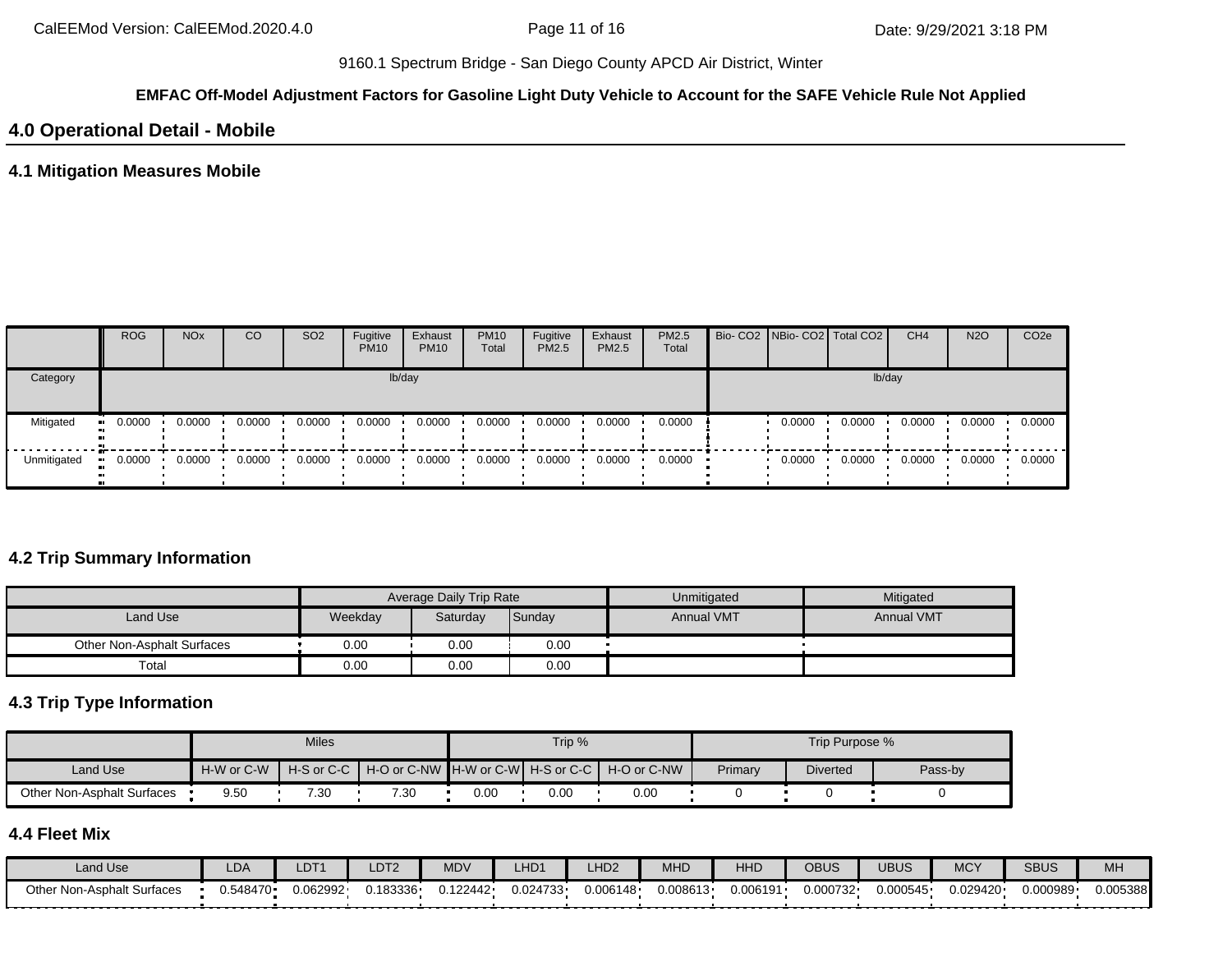# **EMFAC Off-Model Adjustment Factors for Gasoline Light Duty Vehicle to Account for the SAFE Vehicle Rule Not Applied**

# **5.0 Energy Detail**

Historical Energy Use: N

# **5.1 Mitigation Measures Energy**

|                           | <b>ROG</b> | <b>NO<sub>x</sub></b> | CO     | SO <sub>2</sub> | Fugitive<br><b>PM10</b> | Exhaust<br><b>PM10</b> | <b>PM10</b><br>Total | Fugitive<br>PM2.5 | Exhaust<br>PM2.5 | PM2.5<br>Total | Bio- CO2   NBio- CO2   Total CO2 |        | CH <sub>4</sub> | <b>N2O</b> | CO <sub>2e</sub> |
|---------------------------|------------|-----------------------|--------|-----------------|-------------------------|------------------------|----------------------|-------------------|------------------|----------------|----------------------------------|--------|-----------------|------------|------------------|
| Category                  |            |                       |        |                 |                         | lb/day                 |                      |                   |                  |                |                                  | lb/day |                 |            |                  |
| NaturalGas<br>Mitigated   | 0.0000     | 0.0000                | 0.0000 | 0.0000          |                         | 0.0000                 | 0.0000               |                   | 0.0000           | 0.0000         | 0.0000                           | 0.0000 | 0.0000          | 0.0000     | 0.0000           |
| NaturalGas<br>Unmitigated | 0.0000     | 0.0000                | 0.0000 | 0.0000          |                         | 0.0000                 | 0.0000               |                   | 0.0000           | 0.0000         | 0.0000                           | 0.0000 | 0.0000          | 0.0000     | 0.0000           |

# **5.2 Energy by Land Use - NaturalGas**

#### **Unmitigated**

|                                       | NaturalGa<br>s Use | <b>ROG</b> | <b>NO<sub>x</sub></b> | CO     | SO <sub>2</sub> | Fugitive<br><b>PM10</b> | Exhaust<br><b>PM10</b> | <b>PM10</b><br>Total | Fugitive<br><b>PM2.5</b> | Exhaust<br>PM2.5 | PM2.5<br>Total | Bio- CO2 NBio- CO2   Total CO2 |        | CH <sub>4</sub> | <b>N2O</b> | CO <sub>2e</sub> |
|---------------------------------------|--------------------|------------|-----------------------|--------|-----------------|-------------------------|------------------------|----------------------|--------------------------|------------------|----------------|--------------------------------|--------|-----------------|------------|------------------|
| Land Use                              | kBTU/yr            |            |                       |        |                 | lb/day                  |                        |                      |                          |                  |                |                                | lb/day |                 |            |                  |
| Other Non-<br><b>Asphalt Surfaces</b> | $\mathbf{0}$       | 0.0000     | 0.0000                | 0.0000 | 0.0000          |                         | 0.0000                 | 0.0000               |                          | 0.0000           | 0.0000         | 0.0000                         | 0.0000 | 0.0000          | 0.0000     | 0.0000           |
| <b>Total</b>                          |                    | 0.0000     | 0.0000                | 0.0000 | 0.0000          |                         | 0.0000                 | 0.0000               |                          | 0.0000           | 0.0000         | 0.0000                         | 0.0000 | 0.0000          | 0.0000     | 0.0000           |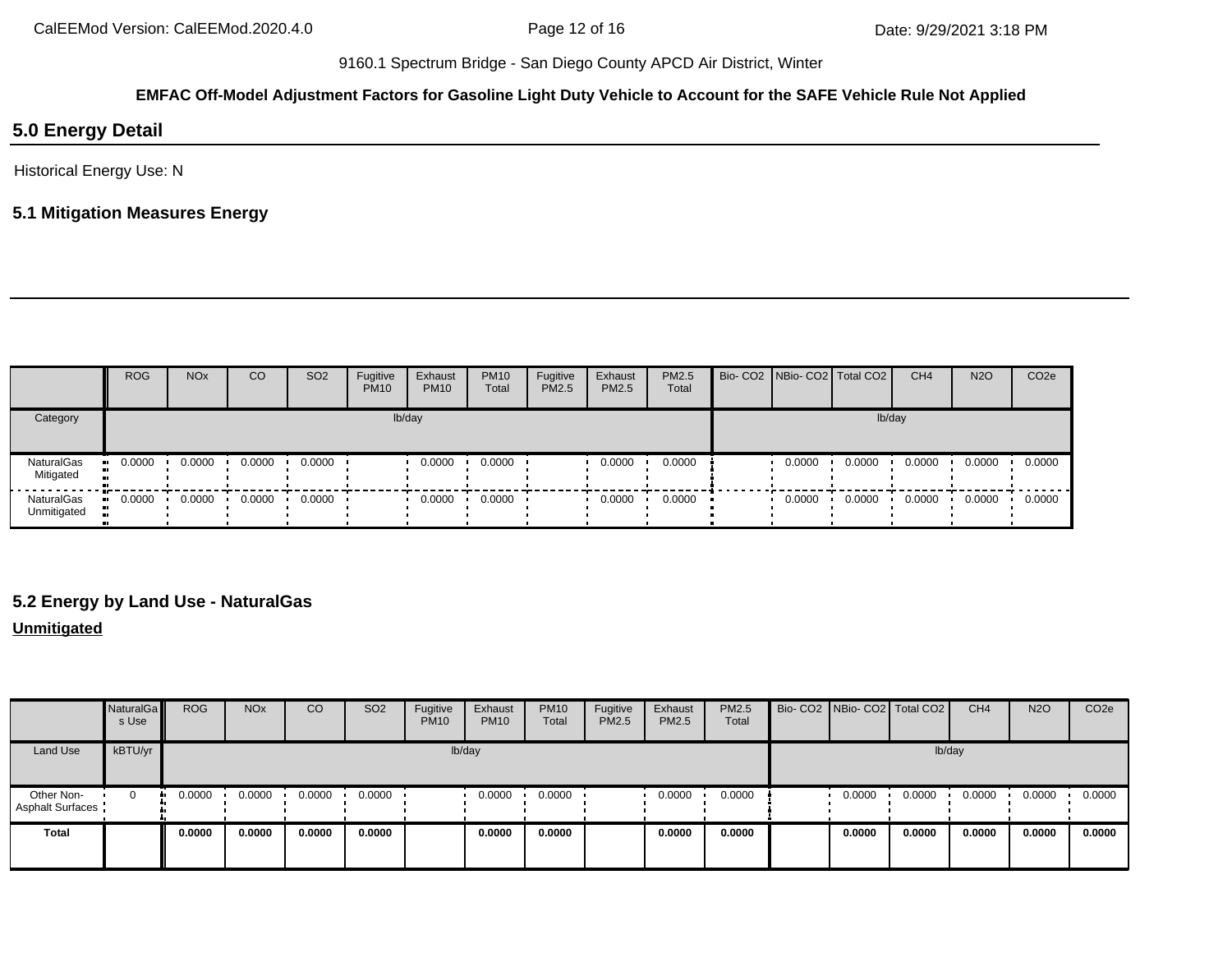## **EMFAC Off-Model Adjustment Factors for Gasoline Light Duty Vehicle to Account for the SAFE Vehicle Rule Not Applied**

# **5.2 Energy by Land Use - NaturalGas**

**Mitigated**

|                                       | NaturalGa<br>s Use | <b>ROG</b> | <b>NO<sub>x</sub></b> | CO     | SO <sub>2</sub> | Fugitive<br><b>PM10</b> | Exhaust<br><b>PM10</b> | <b>PM10</b><br>Total | Fugitive<br>PM2.5 | Exhaust<br>PM2.5 | PM2.5<br>Total | Bio- CO2 NBio- CO2 Total CO2 |        |        | CH <sub>4</sub> | <b>N2O</b> | CO <sub>2e</sub> |
|---------------------------------------|--------------------|------------|-----------------------|--------|-----------------|-------------------------|------------------------|----------------------|-------------------|------------------|----------------|------------------------------|--------|--------|-----------------|------------|------------------|
| Land Use                              | kBTU/yr            |            |                       |        |                 |                         | lb/day                 |                      |                   |                  |                |                              |        | lb/day |                 |            |                  |
| Other Non-<br><b>Asphalt Surfaces</b> | 0                  | 0.0000     | 0.0000                | 0.0000 | 0.0000          |                         | 0.0000                 | 0.0000               |                   | 0.0000           | 0.0000         |                              | 0.0000 | 0.0000 | 0.0000          | 0.0000     | 0.0000           |
| <b>Total</b>                          |                    | 0.0000     | 0.0000                | 0.0000 | 0.0000          |                         | 0.0000                 | 0.0000               |                   | 0.0000           | 0.0000         |                              | 0.0000 | 0.0000 | 0.0000          | 0.0000     | 0.0000           |

# **6.0 Area Detail**

**6.1 Mitigation Measures Area**

|             | <b>ROG</b>         | <b>NO<sub>x</sub></b> | CO              | SO <sub>2</sub> | Fugitive<br><b>PM10</b> | Exhaust<br><b>PM10</b> | <b>PM10</b><br>Total | Fugitive<br><b>PM2.5</b> | Exhaust<br><b>PM2.5</b> | <b>PM2.5</b><br>Total | Bio- CO2   NBio- CO2   Total CO2 |                 | CH <sub>4</sub> | <b>N2O</b> | CO <sub>2e</sub> |
|-------------|--------------------|-----------------------|-----------------|-----------------|-------------------------|------------------------|----------------------|--------------------------|-------------------------|-----------------------|----------------------------------|-----------------|-----------------|------------|------------------|
| Category    |                    |                       |                 |                 | lb/day                  |                        |                      |                          |                         |                       |                                  | lb/day          |                 |            |                  |
| Mitigated   | $-7.5900e-$<br>003 | 0.0000                | 3.0000e-<br>005 | 0.0000          |                         | 0.0000                 | 0.0000               |                          | 0.0000                  | 0.0000                | 7.0000e-<br>005                  | 7.0000e-<br>005 | 0.0000          |            | 7.0000e-<br>005  |
| Unmitigated | 7.5900e-<br>003    | 0.0000                | 3.0000e-<br>005 | 0.0000          |                         | 0.0000                 | 0.0000               |                          | 0.0000                  | 0.0000                | 7.0000e- •<br>005                | 7.0000e-<br>005 | 0.0000          |            | 7.0000e-<br>005  |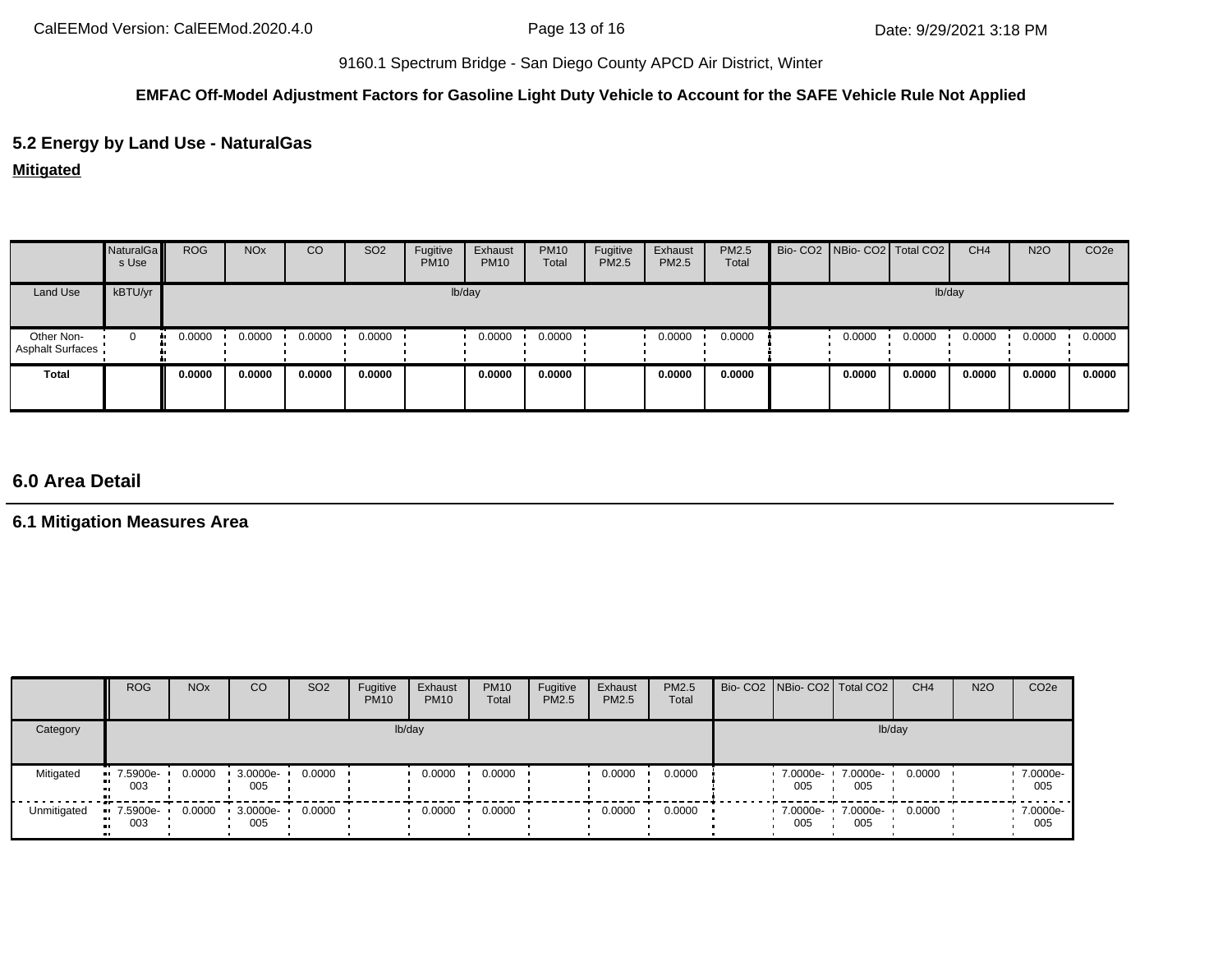## **EMFAC Off-Model Adjustment Factors for Gasoline Light Duty Vehicle to Account for the SAFE Vehicle Rule Not Applied**

# **6.2 Area by SubCategory**

# **Unmitigated**

|                          | <b>ROG</b>      | <b>NO<sub>x</sub></b> | CO              | SO <sub>2</sub> | Fugitive<br><b>PM10</b> | Exhaust<br><b>PM10</b> | <b>PM10</b><br>Total | Fugitive<br>PM2.5 | Exhaust<br><b>PM2.5</b> | PM2.5<br>Total | Bio- CO2   NBio- CO2   Total CO2 |                 | CH <sub>4</sub> | <b>N2O</b> | CO <sub>2</sub> e |
|--------------------------|-----------------|-----------------------|-----------------|-----------------|-------------------------|------------------------|----------------------|-------------------|-------------------------|----------------|----------------------------------|-----------------|-----------------|------------|-------------------|
| SubCategory              |                 |                       |                 |                 |                         | lb/day                 |                      |                   |                         |                |                                  | lb/day          |                 |            |                   |
| Architectural<br>Coating | 2.6500e-<br>003 |                       |                 |                 |                         | 0.0000                 | 0.0000               |                   | 0.0000                  | 0.0000         |                                  | 0.0000          |                 |            | 0.0000            |
| Consumer<br>Products     | 4.9400e-<br>003 |                       |                 |                 |                         | 0.0000                 | 0.0000               |                   | 0.0000                  | 0.0000         |                                  | 0.0000          |                 |            | 0.0000            |
| Landscaping              | 0.0000          | 0.0000                | 3.0000e-<br>005 | 0.0000          |                         | 0.0000                 | 0.0000               |                   | 0.0000                  | 0.0000         | 7.0000e- <b>1</b><br>005         | 7.0000e-<br>005 | 0.0000          |            | 7.0000e-<br>005   |
| <b>Total</b>             | 7.5900e-<br>003 | 0.0000                | 3.0000e-<br>005 | 0.0000          |                         | 0.0000                 | 0.0000               |                   | 0.0000                  | 0.0000         | 7.0000e-<br>005                  | 7.0000e-<br>005 | 0.0000          |            | 7.0000e-<br>005   |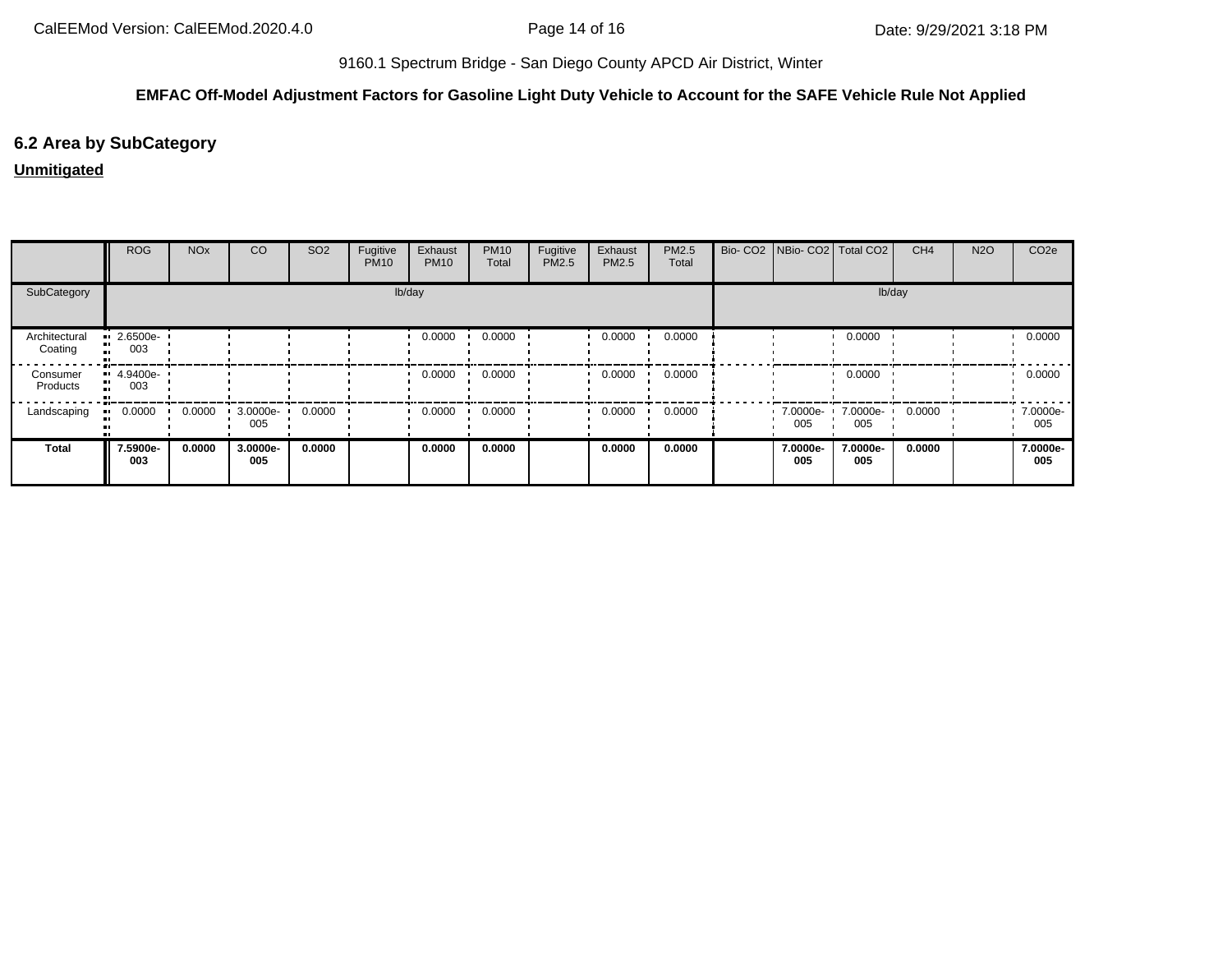#### **EMFAC Off-Model Adjustment Factors for Gasoline Light Duty Vehicle to Account for the SAFE Vehicle Rule Not Applied**

# **6.2 Area by SubCategory**

#### **Mitigated**

|                          | <b>ROG</b>                     | <b>NO<sub>x</sub></b> | CO              | SO <sub>2</sub> | Fugitive<br><b>PM10</b> | Exhaust<br><b>PM10</b> | <b>PM10</b><br>Total | Fugitive<br>PM2.5 | Exhaust<br><b>PM2.5</b> | PM2.5<br>Total | Bio- CO2   NBio- CO2   Total CO2 |                 | CH <sub>4</sub> | <b>N2O</b> | CO <sub>2e</sub> |
|--------------------------|--------------------------------|-----------------------|-----------------|-----------------|-------------------------|------------------------|----------------------|-------------------|-------------------------|----------------|----------------------------------|-----------------|-----------------|------------|------------------|
| SubCategory              |                                |                       |                 |                 | lb/day                  |                        |                      |                   |                         |                |                                  | lb/day          |                 |            |                  |
| Architectural<br>Coating | $\blacksquare$ 2.6500e-<br>003 |                       |                 |                 |                         | 0.0000                 | 0.0000               |                   | 0.0000                  | 0.0000         |                                  | 0.0000          |                 |            | 0.0000           |
| Consumer<br>Products     | $-4.9400e-$<br>. .<br>003      |                       |                 |                 |                         | 0.0000                 | 0.0000               |                   | 0.0000                  | 0.0000         |                                  | 0.0000          |                 |            | 0.0000           |
| Landscaping              | 0.0000                         | 0.0000                | 3.0000e-<br>005 | 0.0000          |                         | 0.0000                 | 0.0000               |                   | 0.0000                  | 0.0000         | 7.0000e-<br>005                  | 7.0000e-<br>005 | 0.0000          |            | 7.0000e-<br>005  |
| <b>Total</b>             | 7.5900e-<br>003                | 0.0000                | 3.0000e-<br>005 | 0.0000          |                         | 0.0000                 | 0.0000               |                   | 0.0000                  | 0.0000         | 7.0000e-<br>005                  | 7.0000e-<br>005 | 0.0000          |            | 7.0000e-<br>005  |

# **7.0 Water Detail**

**7.1 Mitigation Measures Water**